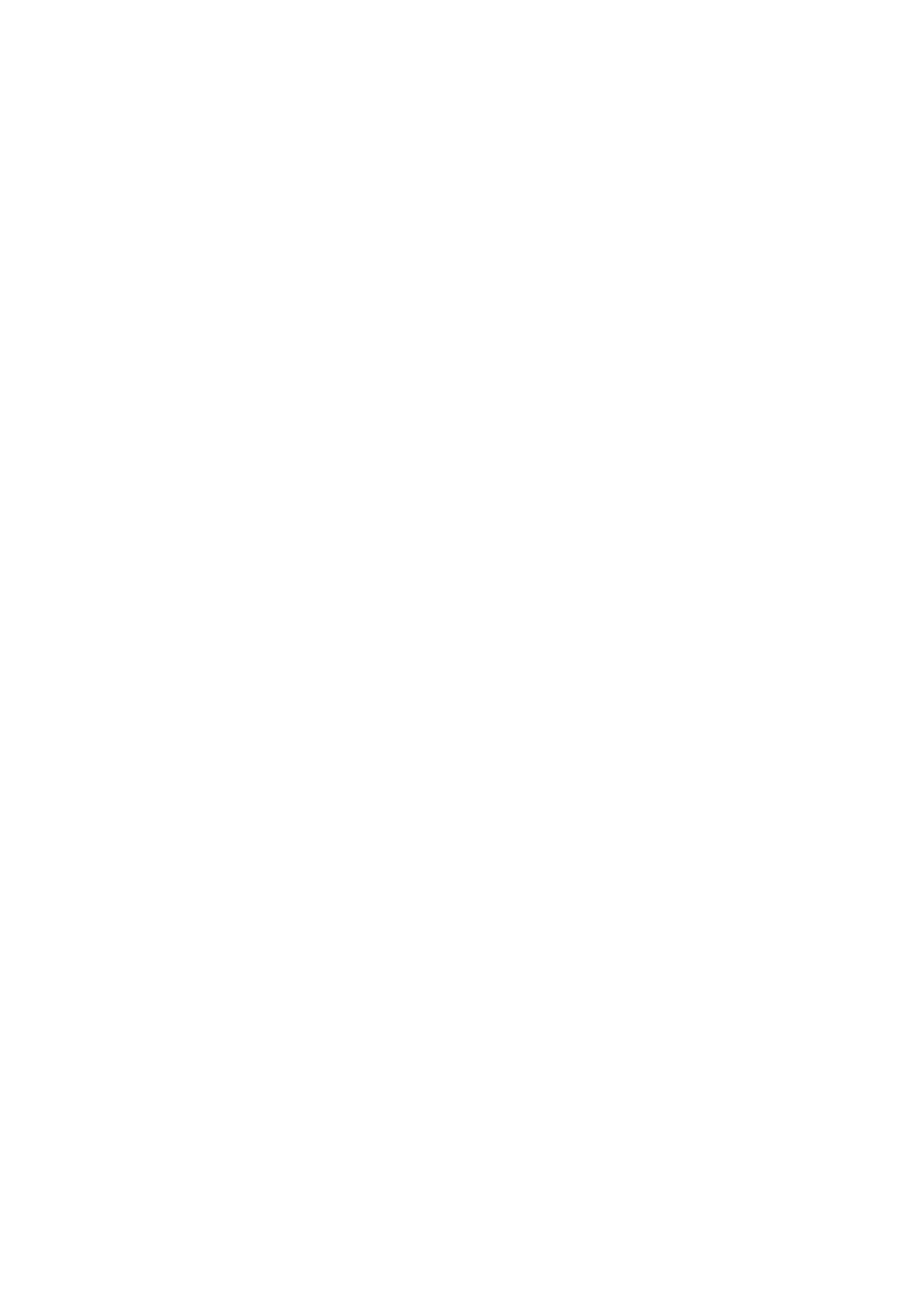For technical background for Rule Corrigenda in this present document, reference is made to separate document Technical Background for Rule Corrigenda.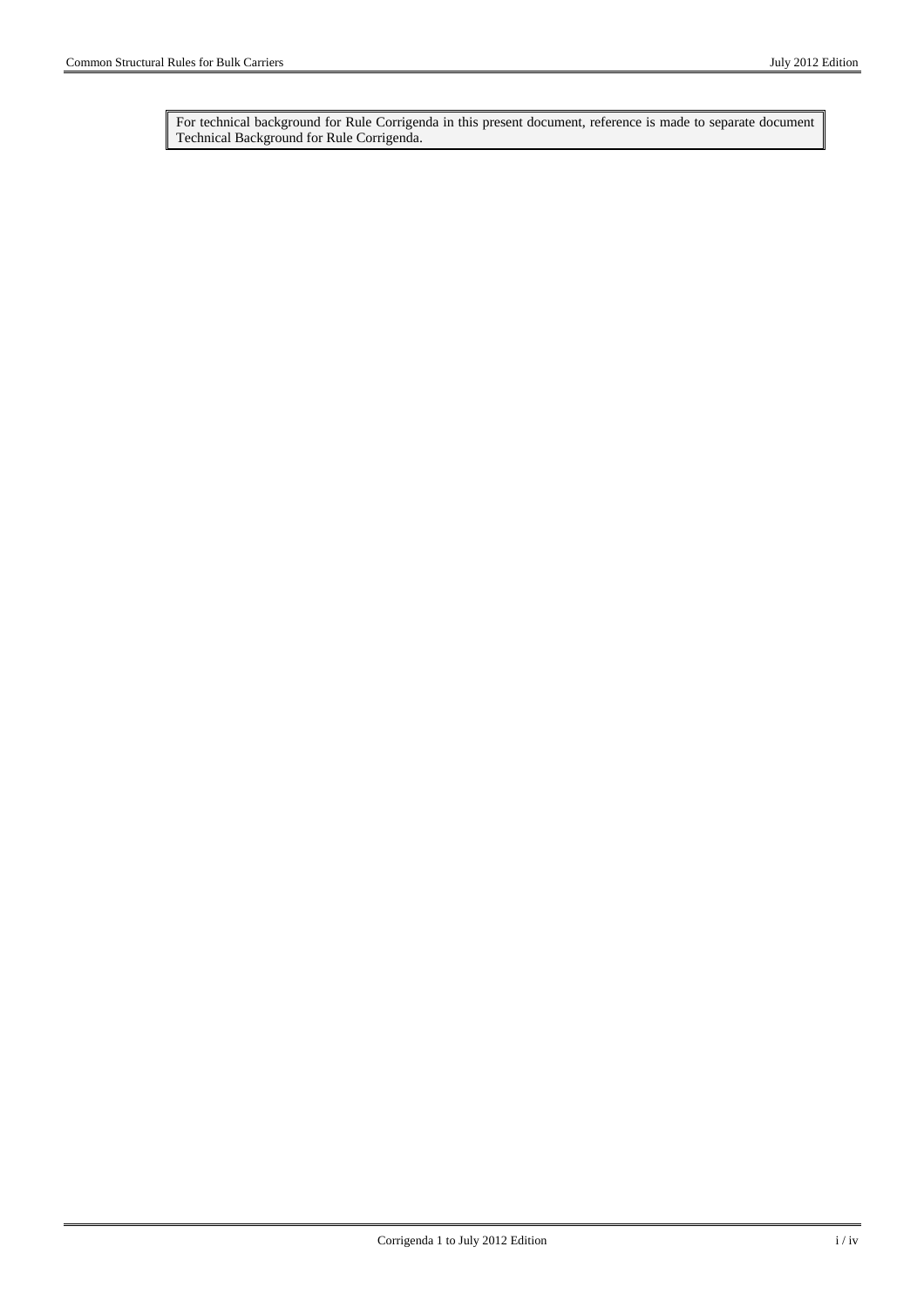# **List of changes**

| <b>CHAPTER 2</b>  |                       |                                                                               |
|-------------------|-----------------------|-------------------------------------------------------------------------------|
| <b>Section 1</b>  |                       |                                                                               |
|                   |                       |                                                                               |
| <b>CHAPTER 6</b>  |                       |                                                                               |
| <b>Section 3</b>  |                       | Buckling and ultimate strength of ordinary stiffeners and stiffened panels  2 |
|                   |                       |                                                                               |
| <b>CHAPTER 11</b> |                       |                                                                               |
| <b>Section 3</b>  |                       |                                                                               |
|                   | $\overline{2}$<br>2.3 | 2.3.1                                                                         |
| <b>CHAPTER 13</b> |                       |                                                                               |
| <b>Section 1</b>  |                       |                                                                               |
|                   | 1<br>1.1<br>1.2       | 1.1.2<br>1.1.3<br>1.2.3<br>1.2.4<br>1.2.5                                     |
| Section 2         |                       | <b>Thickness Measurement and acceptance criteria</b><br>5.                    |
|                   | $\mathbf{1}$          | 1.1.1                                                                         |
|                   | $\overline{2}$        | Rule requirements for the extent of measurements and the determination of     |
|                   | $2+$                  | 2.1.1                                                                         |
|                   | 2.2                   | 2.2.1<br>2.2.2                                                                |
|                   | 2.3                   | 2.3.1                                                                         |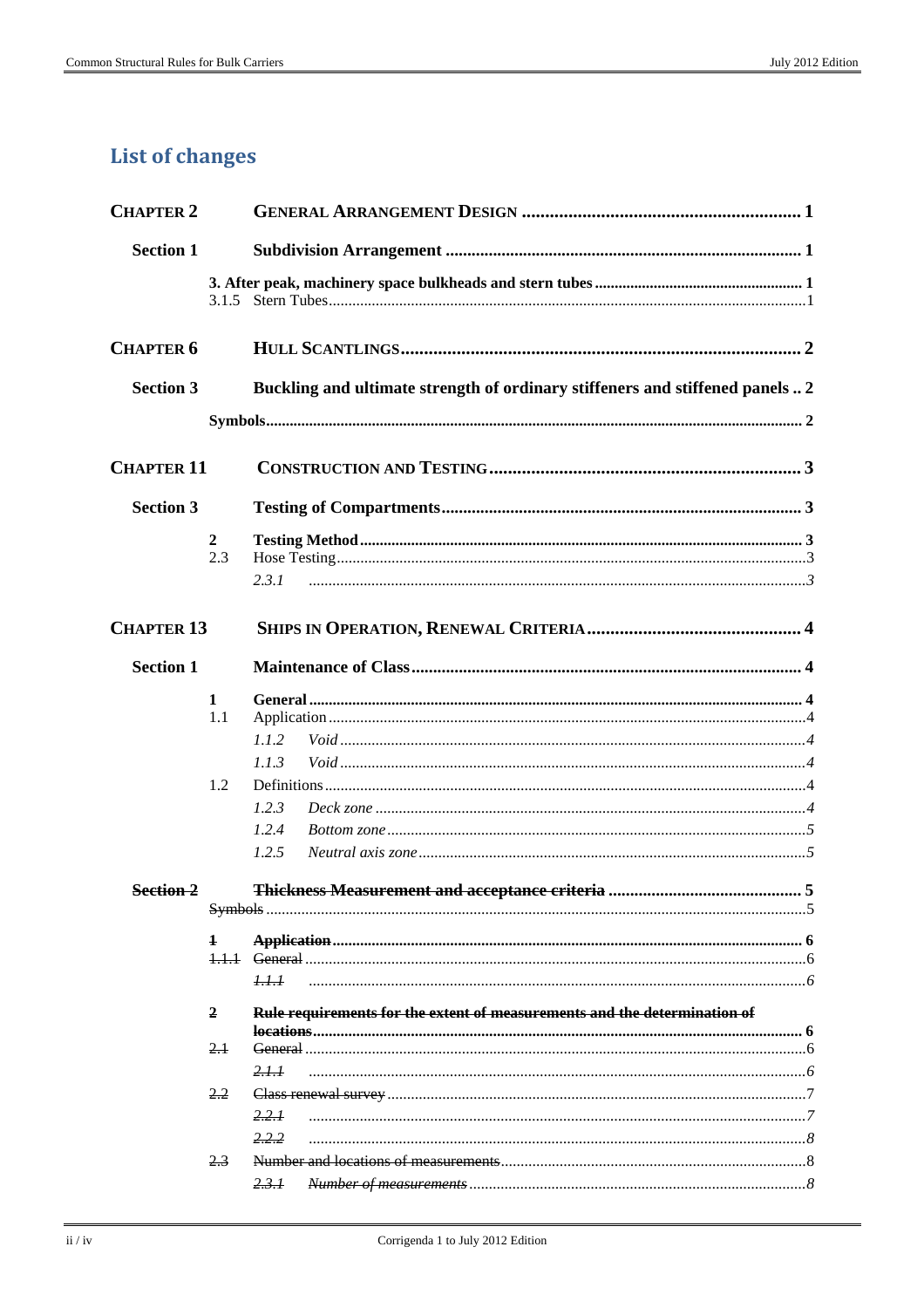|                  |     | 23.2         |  |
|------------------|-----|--------------|--|
|                  | 3.  |              |  |
|                  | 3.1 | Definitions. |  |
|                  |     | 3.1.1        |  |
|                  |     | 312          |  |
|                  |     | 313          |  |
|                  | 3.2 |              |  |
|                  |     | 3,21         |  |
|                  |     | 3,2,2        |  |
|                  |     | 3,2,3        |  |
|                  | 3.3 |              |  |
|                  |     | 3.3.1        |  |
|                  |     | 3.3.2        |  |
|                  |     |              |  |
| <b>Section 2</b> |     |              |  |
|                  |     |              |  |
|                  | 1.  |              |  |
|                  | 1.1 |              |  |
|                  |     | 1.1.1        |  |
|                  | 1.2 |              |  |
|                  |     | 1.2.1        |  |
|                  | 1.3 |              |  |
|                  |     | 1.3.1        |  |
|                  | 1.4 |              |  |
|                  |     | 1.4.1        |  |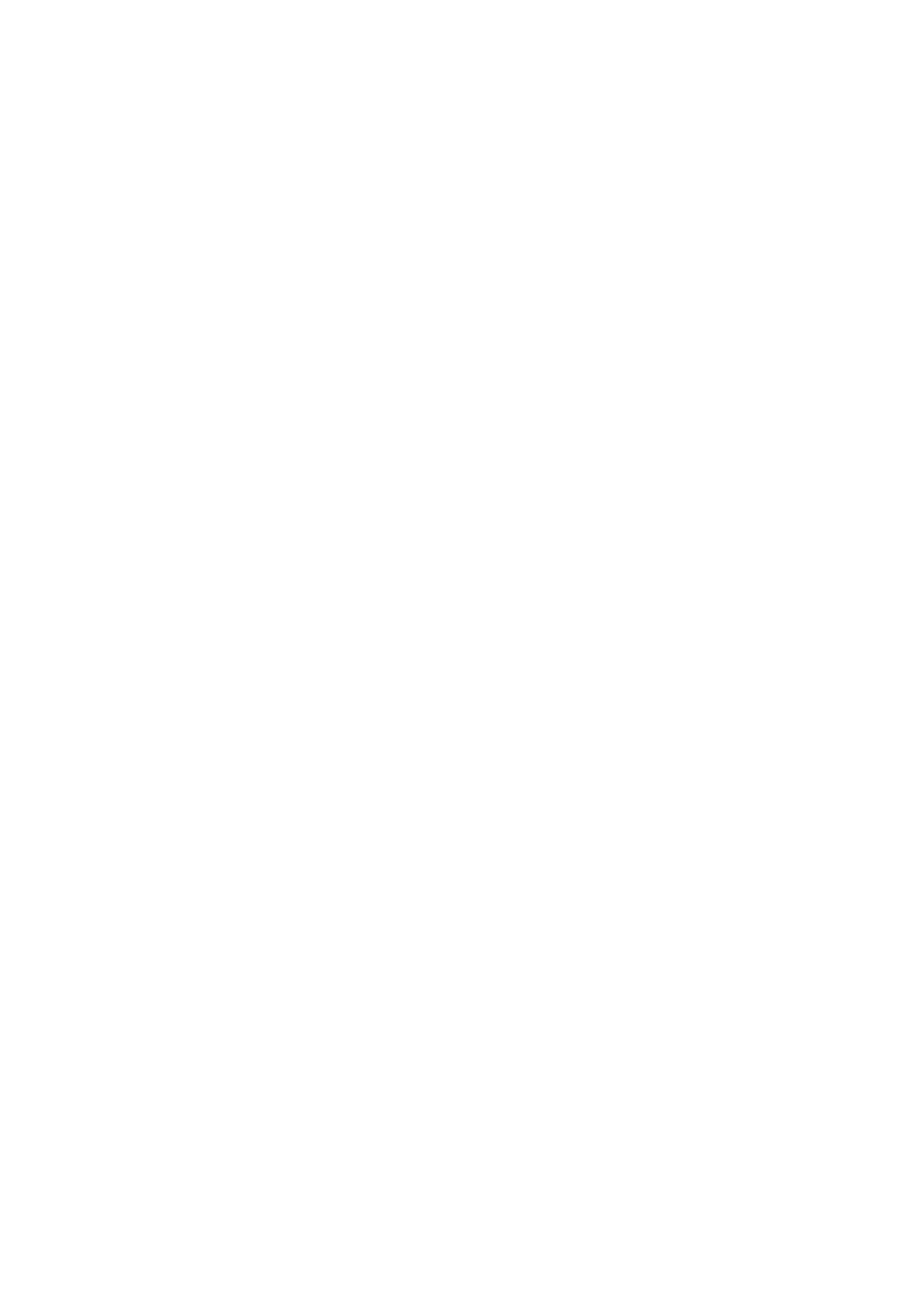# **Chapter 2 GENERAL ARRANGEMENT DESIGN**

## **Section 1 Subdivision Arrangement**

## **3. After peak, machinery space bulkheads and stern tubes**

*PH11005\_IHw*

*The following text unintentionally removed from the last revision is reinstated with corrected references:* 

3.1.5 Sterntubes

*Ref. SOLAS Ch. II-1, Part B-2, Reg.12*

*Sterntubes are to be enclosed in a watertight space (or spaces) of moderate volume. Other measures to minimise the danger of water penetrating into the ship in case of damage to sterntube arrangements may be taken at the discretion of the Society.*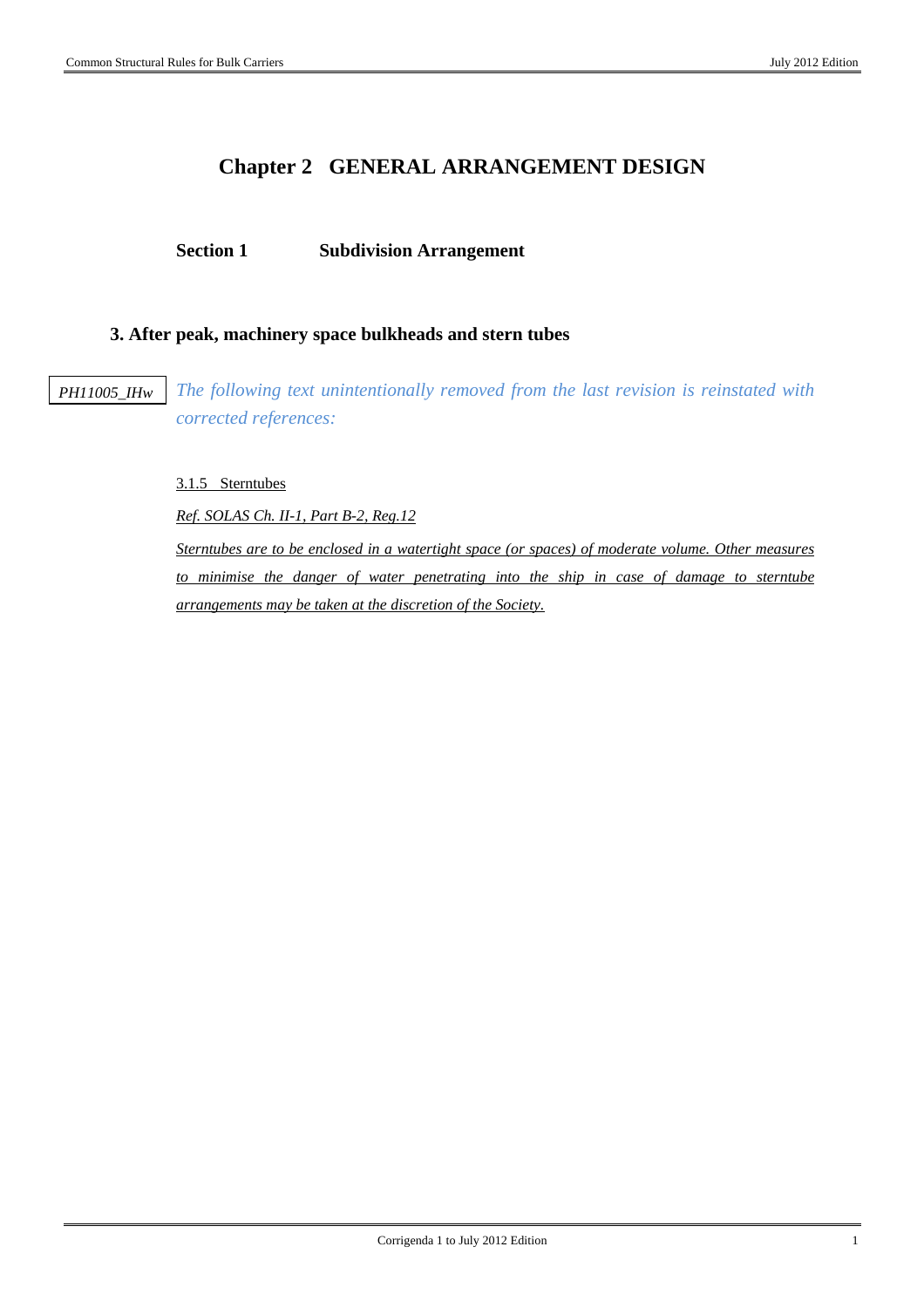# **Chapter 6 Hull Scantlings**

# **Section 3 Buckling and ultimate strength of ordinary stiffeners and stiffened panels**

## **Symbols**

*PH5035e*

## *The following table is modified as follow:*

|                                                                       | $F_1{}^{(2)}$ | <b>Edge stiffener</b>                                                                         |
|-----------------------------------------------------------------------|---------------|-----------------------------------------------------------------------------------------------|
| Stiffeners sniped at both ends                                        | 1.00          |                                                                                               |
| Guidance values where both                                            | 1.05          | Flat bar                                                                                      |
| ends are effectively connected<br>to adjacent structures $(1)$        | 1.10          | <b>Bulb</b> section                                                                           |
|                                                                       | 4.201.21      | Angle and tee-sections                                                                        |
|                                                                       | 1.30          | Girders of high rigidity                                                                      |
|                                                                       |               | (e.g. bottom transverses)                                                                     |
| <sup>(1)</sup> Exact values may be determined by direct calculations. |               |                                                                                               |
| stiffeners.                                                           |               | <sup>(2)</sup> An average value of $F_1$ is to be used for plate panels having different edge |

## **Table 1: Correction factor** *F***<sup>1</sup>**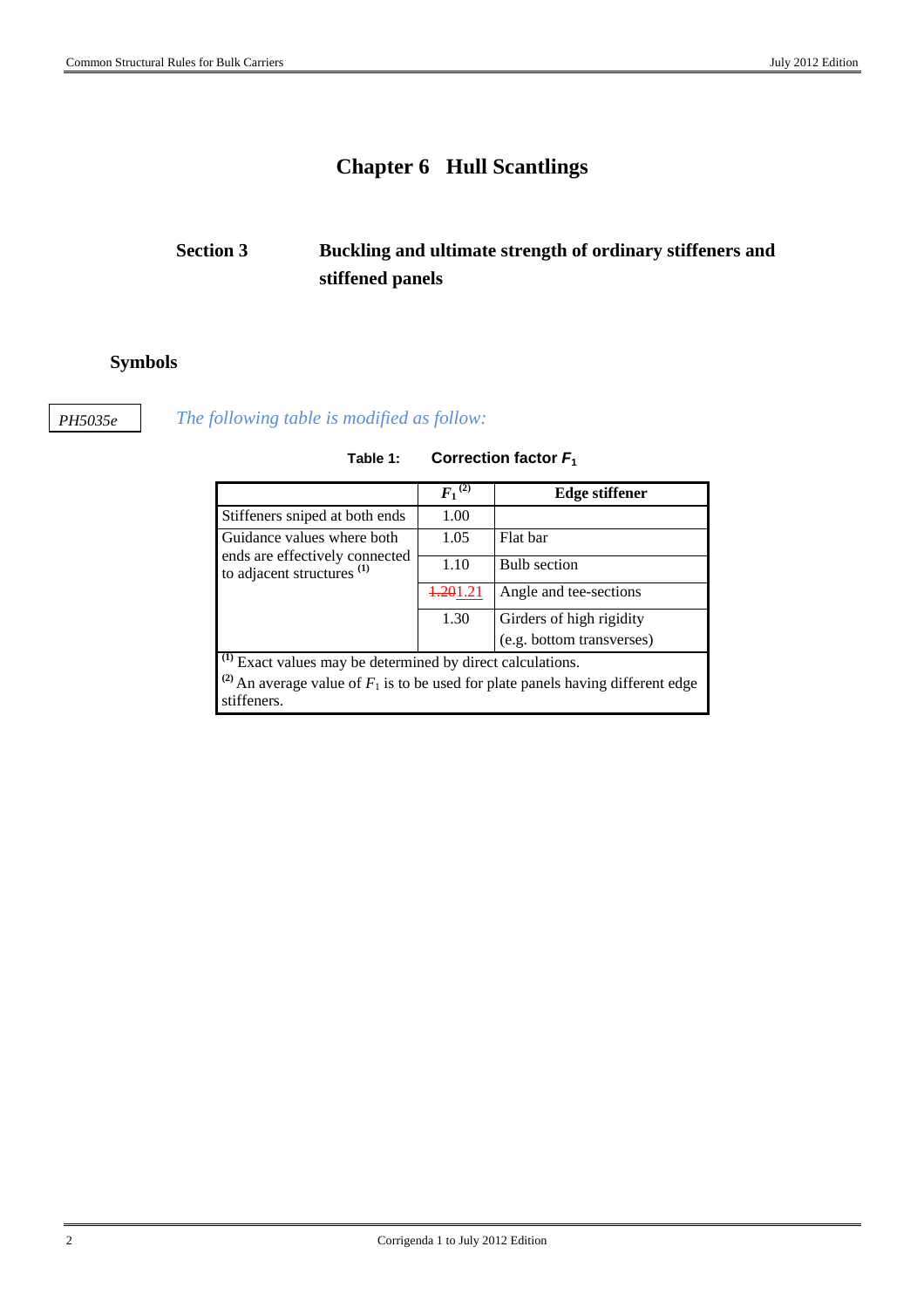## **Chapter 11 Construction and Testing**

**Section 3 Testing of Compartments** 

## **2 Testing Method**

**2.3 Hose Testing** 

*KC 1022*

*The following text is modified as follow:* 

2.3.1

When hose testing is required to verify the tightness of the structures, as defined in Tab 1, the minimum pressure in the hose, at least equal to  $2.10^5$   $\theta$ ,  $20.10^5$  Pa, is to be applied at a maximum distance of 1.5 m. The nozzle diameter is not to be less than 12 mm.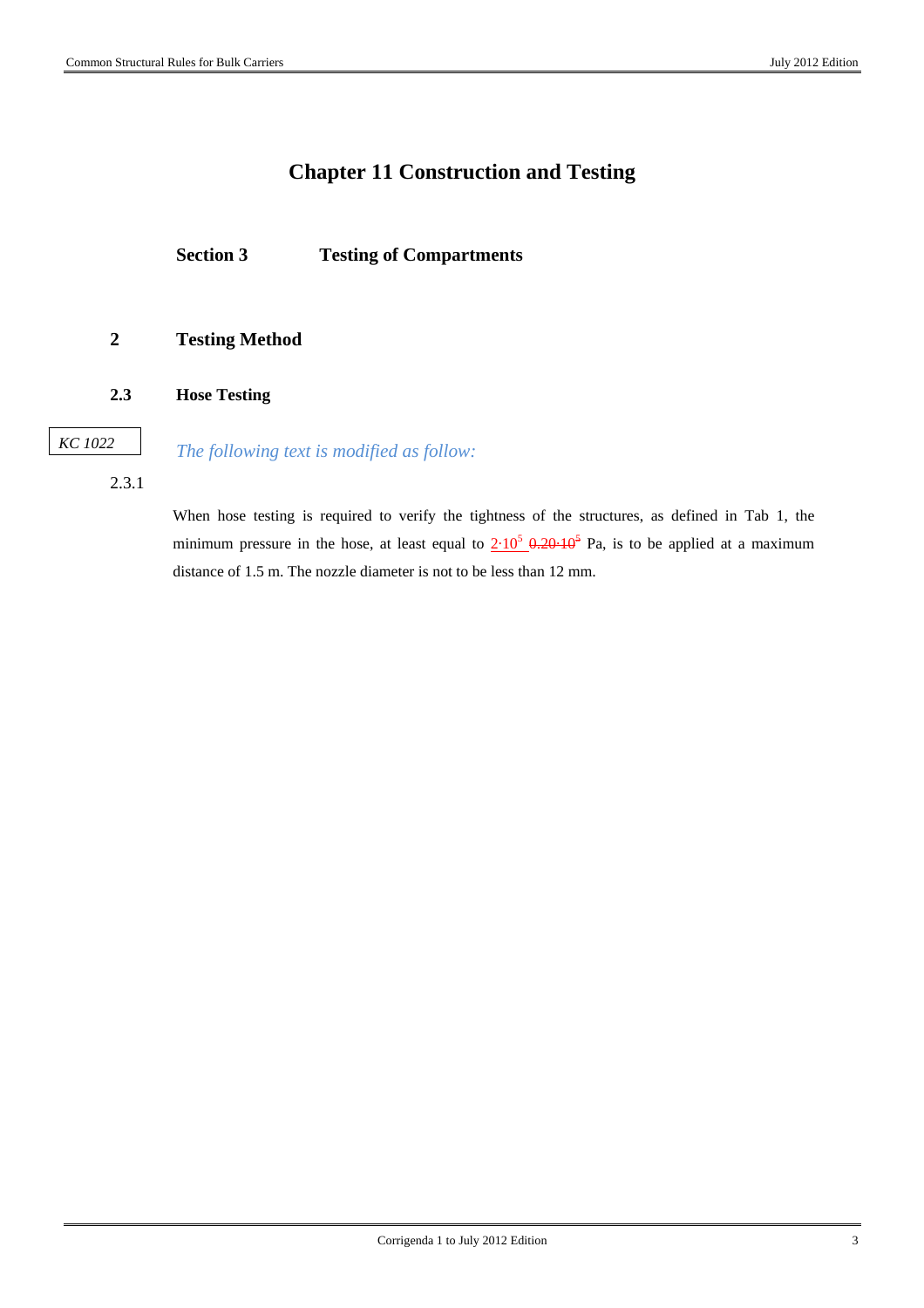## **Chapter 13 Ships in Operation, Renewal Criteria**

**Section 1 Maintenance of Class** 

- **1 General**
- **1.1 Application**

```
PH11007
```
*The following requirement is deleted and replaced by term "void":* 

1.1.2 *Void*

This Chapter is intended to provide Owners, companies performing thickness measurements and Society's Surveyors with a uniform procedure in order to fulfil rule requirements for thickness measurements. In particular, it will enable all the above-mentioned parties to carry out:

- **the planning and preparation**
- the determination of extent and location
- the analysis

of the thickness measurements.

*The following requirement is deleted and replaced by term "void": PH11007*

1.1.3 *Void*

This Chapter also takes into account specific requirements for thickness measurements relevant to close-up surveys within the scope of the Enhanced Survey Program (ESP) of single side skin bulk carriers and double side skin bulk carriers.

- **1.2 Definitions**
- *The following requirement is added: PH11007*
	- 1.2.3 Deck zone

The deck zone includes all the following items contributing to the hull girder strength above the horizontal strake of the topside tank or above the level corresponding to 0.9D above the base line if there is no topside tank:

strength deck plating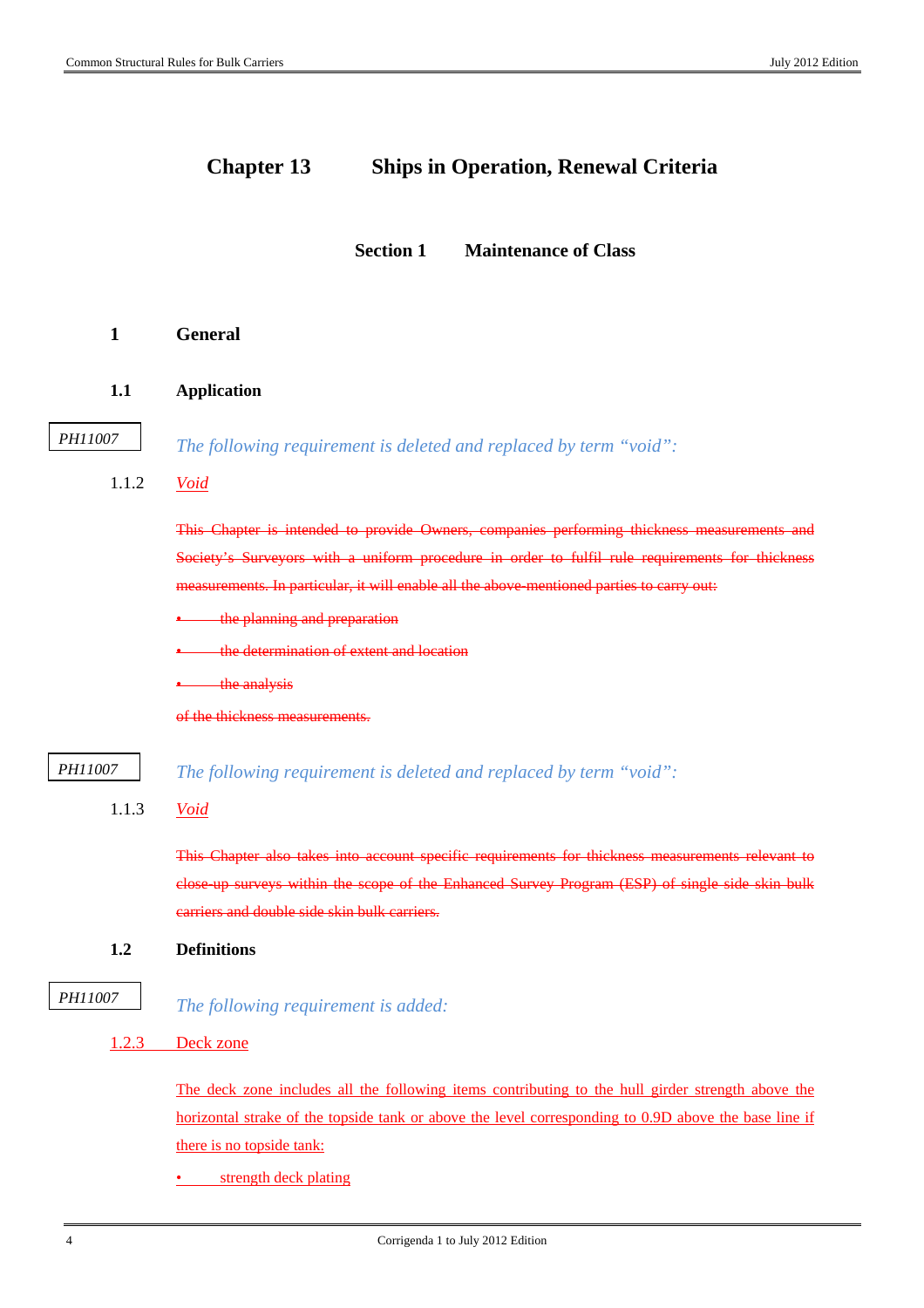- deck stringer
- sheer strake
- side shell plating
- top side tank sloped plating, including horizontal and vertical strakes
- longitudinal stiffeners connected to the above mentioned platings.

*The following requirement is added: PH11007*

#### 1.2.4 Bottom zone

The bottom zone includes the following items contributing to the hull girder strength up to the upper level of the hopper sloping plating or up to the inner bottom plating if there is no hopper tank:

- keel plate
- bottom plating
- bilge plate
- **bottom** girders
- inner bottom plating
- **hopper tank sloping plating**
- side shell plating
- longitudinal stiffeners connected to the above mentioned platings.
- *The following requirement is added: PH11007*
	- 1.2.5 Neutral axis zone

The neutral axis zone includes the plating only of the items between the deck zone and the bottom zone, as for example:

- side shell plating
- inner hull plating, if any.
- *The following section and its content is deleted: PH11007*

### **Section 2 Thickness Measurement and acceptance criteria**

## **Symbols**

For symbols not defined in this Section, refer to Ch 1, Sec 4.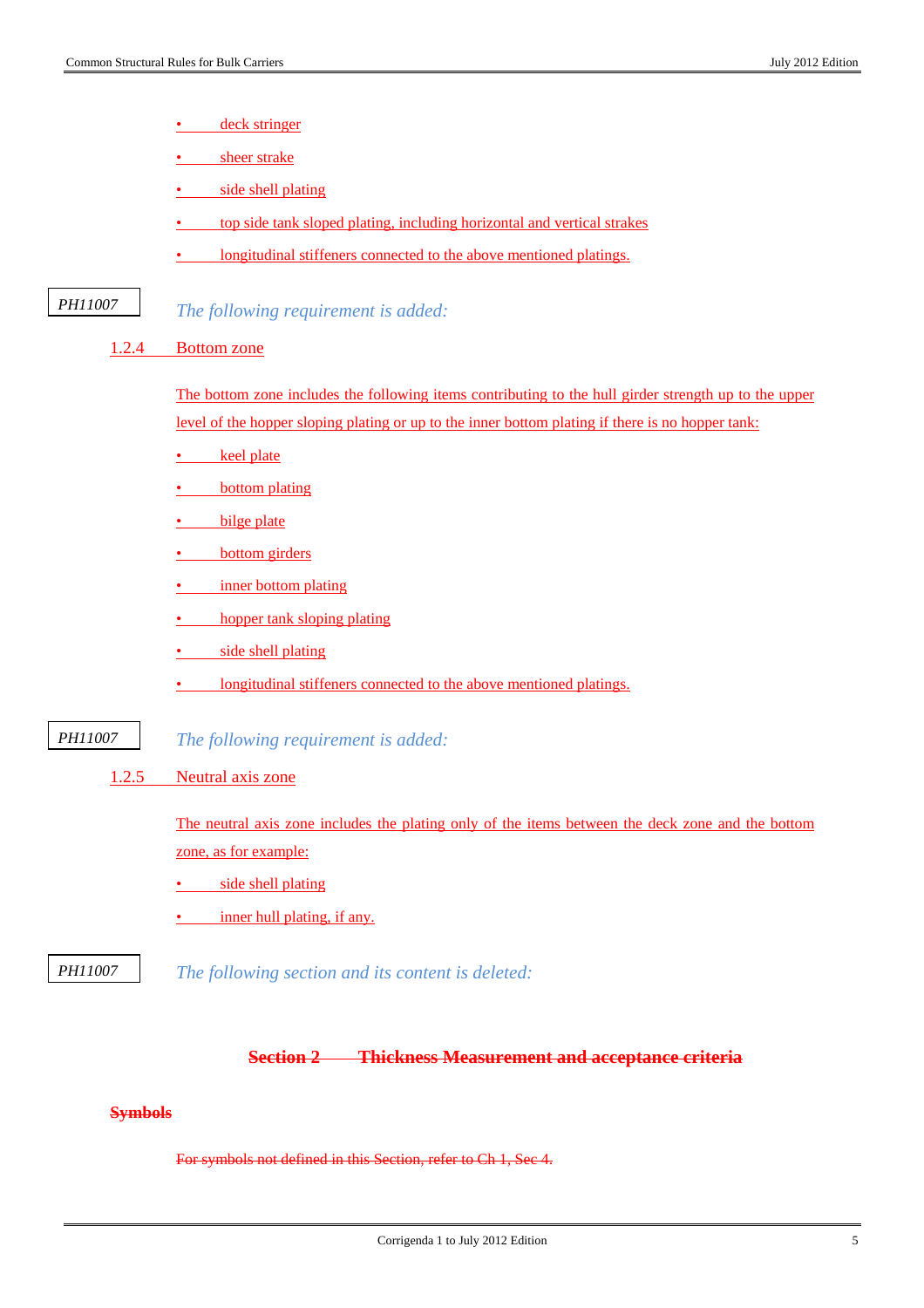| <del>r<sub>renewal</sub></del>        | <del>Renewal thickness; Minimum allowable thickness, in mm, below which renewal</del>           |
|---------------------------------------|-------------------------------------------------------------------------------------------------|
|                                       | of structural members is to be carried out                                                      |
|                                       | $=t_{as-built}-t_C-t_{volumtary-addition}$                                                      |
| $t_{reserve}$                         | Reserve thickness; Thickness, in mm, to account for anticipated thickness                       |
|                                       | diminution that may occur during a survey interval of 2.5 year. (treserve<br><del>0.5 mm)</del> |
| $t_{\mathcal{C}}$                     | Corrosion addition, in mm, defined in Ch 3, Sec3                                                |
| $t_{as-buill}$                        | As built thickness, in mm, including t <sub>voluntary_addition</sub><br>if any                  |
| <i>t<sub>voluntary addition</sub></i> | Voluntary thickness addition; Thickness, in mm, voluntarily added as the                        |
|                                       | Owner's extra margin for corrosion wastage in addition to $t_c$                                 |
| $t_{gauge}$                           | Gauged thickness, in mm, on one item, i.e average thickness on one item using                   |
|                                       | the various measurements taken on this same item during periodical ship's in                    |
|                                       | service surveys.                                                                                |

#### **1 Application**

#### **1.1.1 General**

1.1.1

This section provides the following information:

• references to rule requirements and some additional information on the extent of the thickness measurements to be performed during surveys (see [2.1] and [2.2])

• locations of the measurements for the main parts of the ship (see [2.3])

• how to apply the acceptance criteria (see [3]).

Tables are also given to detail the above items. The sketches are given as an example to illustrate the requirements.

## **2 Rule requirements for the extent of measurements and the determination of locations**

**2.1 General**

## 2.1.1

For the maintenance of class, thickness measurements are required during intermediate and class renewal surveys and may be required during annual surveys.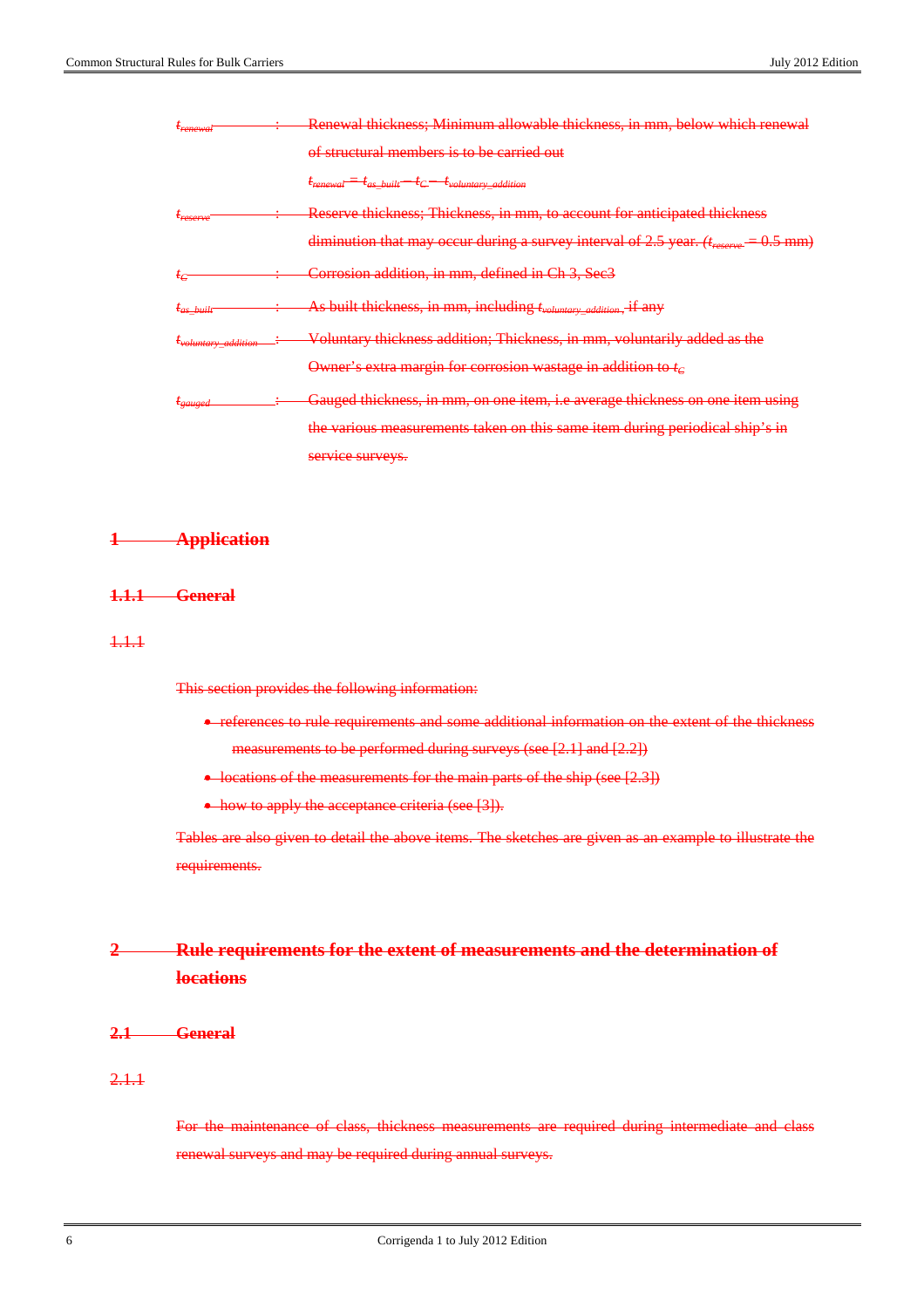Tab 1 gives the references to the minimum requirements for thickness measurements related to the

different types of surveys.

#### **Table 1: References to rule requirements related to thickness**

#### **measurements**

| <b>Class renewal survey</b>                                                                                                                                                                                                                                    | <b>Intermediate survey</b>                                                                                                                                                                                                                                                                                                                                | <b>Annual survey</b>                                                                                                                                                                                                                    |
|----------------------------------------------------------------------------------------------------------------------------------------------------------------------------------------------------------------------------------------------------------------|-----------------------------------------------------------------------------------------------------------------------------------------------------------------------------------------------------------------------------------------------------------------------------------------------------------------------------------------------------------|-----------------------------------------------------------------------------------------------------------------------------------------------------------------------------------------------------------------------------------------|
| Outside the cargo length area:                                                                                                                                                                                                                                 | Outside the cargo length area:                                                                                                                                                                                                                                                                                                                            | Outside the cargo length area:                                                                                                                                                                                                          |
| <b>UR Z7:</b>                                                                                                                                                                                                                                                  | URZ7:                                                                                                                                                                                                                                                                                                                                                     | URZ7:                                                                                                                                                                                                                                   |
| · systematic measurements and<br>suspect areas.<br>where substantial corrosion is<br>found, the extent of thickness<br>measurements may be increased<br>to the Surveyor's satisfaction.                                                                        | • thickness measurements to be taken • areas of substantial corrosion<br>if deemed necessary by the<br>Surveyor.<br>$\bullet$ where substantial corrosion is<br>found, the extent of thickness<br>measurements may be increased to<br>the Surveyor's satisfaction.                                                                                        | identified at previous class renewal<br>or intermediate surveys;<br>• where substantial corrosion is<br>found, the extent of thickness<br>measurements may be increased to<br>the Surveyor's satisfaction.                              |
| Within the cargo length area:                                                                                                                                                                                                                                  | Within the cargo length area:                                                                                                                                                                                                                                                                                                                             | Within the cargo length area:                                                                                                                                                                                                           |
| a) single side skin bulk carriers:<br>IRZ10.2                                                                                                                                                                                                                  | a) single side skin bulk carriers:<br>HR 710.2:                                                                                                                                                                                                                                                                                                           | a) single side skin bulk carriers:<br>HR 710.2                                                                                                                                                                                          |
| • planning and general<br>requirements                                                                                                                                                                                                                         | Ships 10 years of age or less:<br>• for cargo holds                                                                                                                                                                                                                                                                                                       | • for cargo holds and when deemed<br>necessary by the Surveyor                                                                                                                                                                          |
| $\bullet$ measurements of elements<br>subjected to close up survey<br><b>•</b> extent of systematic thickness<br>measurements<br><b>•</b> according to the different<br>locations, where substantial                                                           | $\bullet$ for salt ballast tanks<br>• according to the different locations,<br>Ships over 10 years of age:<br>· see references given for class<br>renewal survey                                                                                                                                                                                          | • for salt ballast tanks and when<br>deemed necessary by the Surveyor<br>where substantial corrosion is found <sup>o according</sup> to the different locations,<br>where substantial corrosion is found                                |
| corrosion is found                                                                                                                                                                                                                                             | • according to the different locations,<br>where substantial corrosion is found                                                                                                                                                                                                                                                                           |                                                                                                                                                                                                                                         |
| b) double side skin bulk carriers:                                                                                                                                                                                                                             | b) double side skin bulk carriers:                                                                                                                                                                                                                                                                                                                        | b) double side skin bulk carriers:                                                                                                                                                                                                      |
| $HR$ 7.10.5:<br>· planning and general<br>requirements<br>• measurements of elements<br>subjected to close up survey<br>• extent of systematic thickness<br>measurements<br>• according to the different<br>locations, where substantial<br>corrosion is found | $HR$ 710.5:<br>Ships 10 years of age or less:<br>• for cargo holds<br>• for salt ballast tanks<br>• according to the different locations,<br>where substantial corrosion is found<br>Ships over 10 years of age:<br>• see references given for class<br>renewal survey<br>• according to the different locations,<br>where substantial corrosion is found | $IRZ10-5$<br>• for cargo holds and when deemed<br>necessary by the Surveyor<br>• for salt ballast tanks and when<br>deemed necessary by the Surveyor<br>• according to the different locations,<br>where substantial corrosion is found |

## **2.2 Class renewal survey**

## 2.2.1

The thickness measurements required by the Rules consist of:

- systematic thickness measurements in order to assess the global and local strength of the ship
- thickness measurements as indicated in the program of close up survey
- measurements of elements considered as suspect areas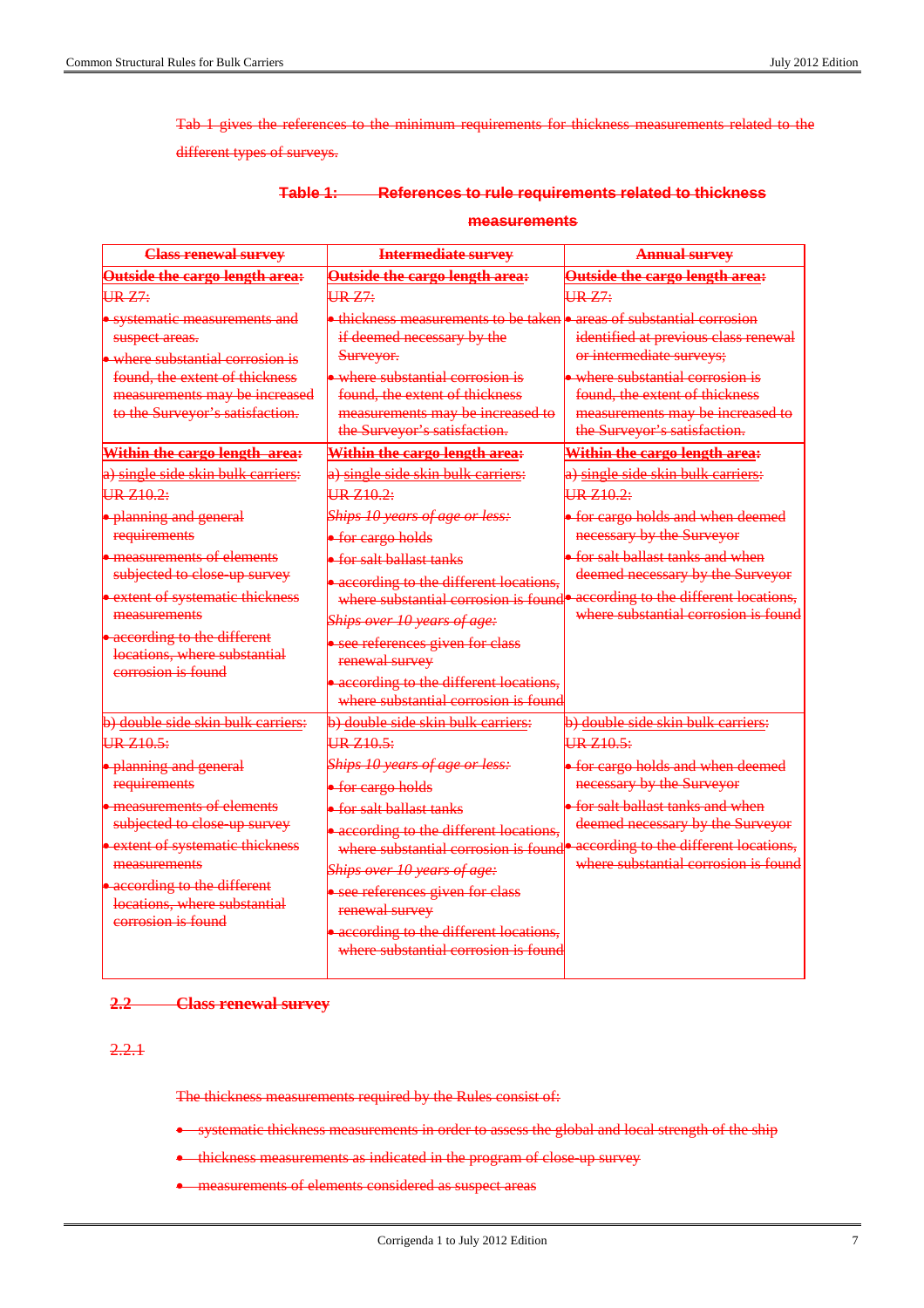• additional measurements on areas determined as affected by substantial corrosion.

2.2.2

For the determination of close up surveys and relevant thickness measurements as well as the areas considered as suspect areas, reference is to be made to the relevant Sections of the following IACS Unified Requirements:

- for the hull structure and piping systems in way of cargo holds, cofferdams, pipe tunnels, void spaces, fuel oil tanks within the cargo length area and all ballast tanks:
- UR Z10.2 "Hull surveys of single skin bulk carriers"
- UR Z10.5 "Hull surveys of double skin bulk carriers"
- for the remainder of the ship outside the cargo length area:

 $-$  UR  $77$ .

#### **2.3 Number and locations of measurements**

2.3.1 Number of measurements

Considering the extent of thickness measurements as required by the Rules and indicated in [2.1] and [2.2], the locations of the points to be measured are given for the most important items of the structure.

#### 2.3.2 Locations of measurements

Tab 2 provides explanations and/or interpretations for the application of those requirements indicated in the Rules which refer to both systematic thickness measurements related to the calculation of global hull girder strength and specific measurements connected to close up surveys.

Fig 1 to Fig 5 are provided to facilitate the explanations and/or interpretations given in Tab 2, to show typical arrangements of single side skin bulk carriers and double side skin bulk carriers.

# **Table 2: Interpretations of rule requirements for the locations**

| Ttam<br>राजीति                                                                                                        | Internretation<br><del>mici pretativn</del>                                                                                                                                                                                                                                                                                                                                                                                                                                                                                                 | Figura rafaranca<br><del>rigure reierence</del>                                                                                               |
|-----------------------------------------------------------------------------------------------------------------------|---------------------------------------------------------------------------------------------------------------------------------------------------------------------------------------------------------------------------------------------------------------------------------------------------------------------------------------------------------------------------------------------------------------------------------------------------------------------------------------------------------------------------------------------|-----------------------------------------------------------------------------------------------------------------------------------------------|
| Selected plates on deck, tank top,<br><del>bottom, double bottom and wind and-</del><br><del>water area</del>         | «Selected» means at least a single point on<br>one out of three plates, to be chosen on<br><del>one out or times plates, to be chosen on</del><br><u>representative gregs of gyergre-corrosion</u><br><del>гергезенкан үе агеаз от атегаде сонтозгон</del>                                                                                                                                                                                                                                                                                  |                                                                                                                                               |
| All deck, tank top and bottom plates and At least two points on each plate to be<br><del>wind and water strakes</del> | taken either at each 1/4 extremity of plate<br>taken elaler al eden in extrematy or plate<br>or at raprocontative gross of sygrams<br><del>or at representative areas or average</del><br>$c$ $\alpha$ rr $\alpha$ ssan<br><b>LABURE AND LODGE</b>                                                                                                                                                                                                                                                                                          |                                                                                                                                               |
| Transverse section<br><b>THE RESERVATION CONTINUES.</b>                                                               | Single side skin hulk carrier<br><del>pingte stue skill butk cufflef.</del><br><u>A transvarsa saction includas all</u><br><b>TO WAS ARRESTED A 40 YO FOR THE CARD AND A STATE OF A STATE OF A STATE OF A STATE OF A STATE OF A STATE OF A ST</b><br><u>longitudinal mambare euch ac plating </u><br>нопениании июнность васи ав рианце,<br><b>Hongitudinals and girders at the deck, side,</b><br><u>hottom: inner hottom and honner side</u><br><del>ponom, mner bouom and nopper side</del><br>plating, longitudinal bulkhead and bottom | <u>Eig 1 for eingle and double</u><br>$\frac{1}{2}$ i for single and double<br>eida ekin bulk carriare<br><b>DIVISION IN BELIEVE SHIPPING</b> |

#### **and number of points to be measured**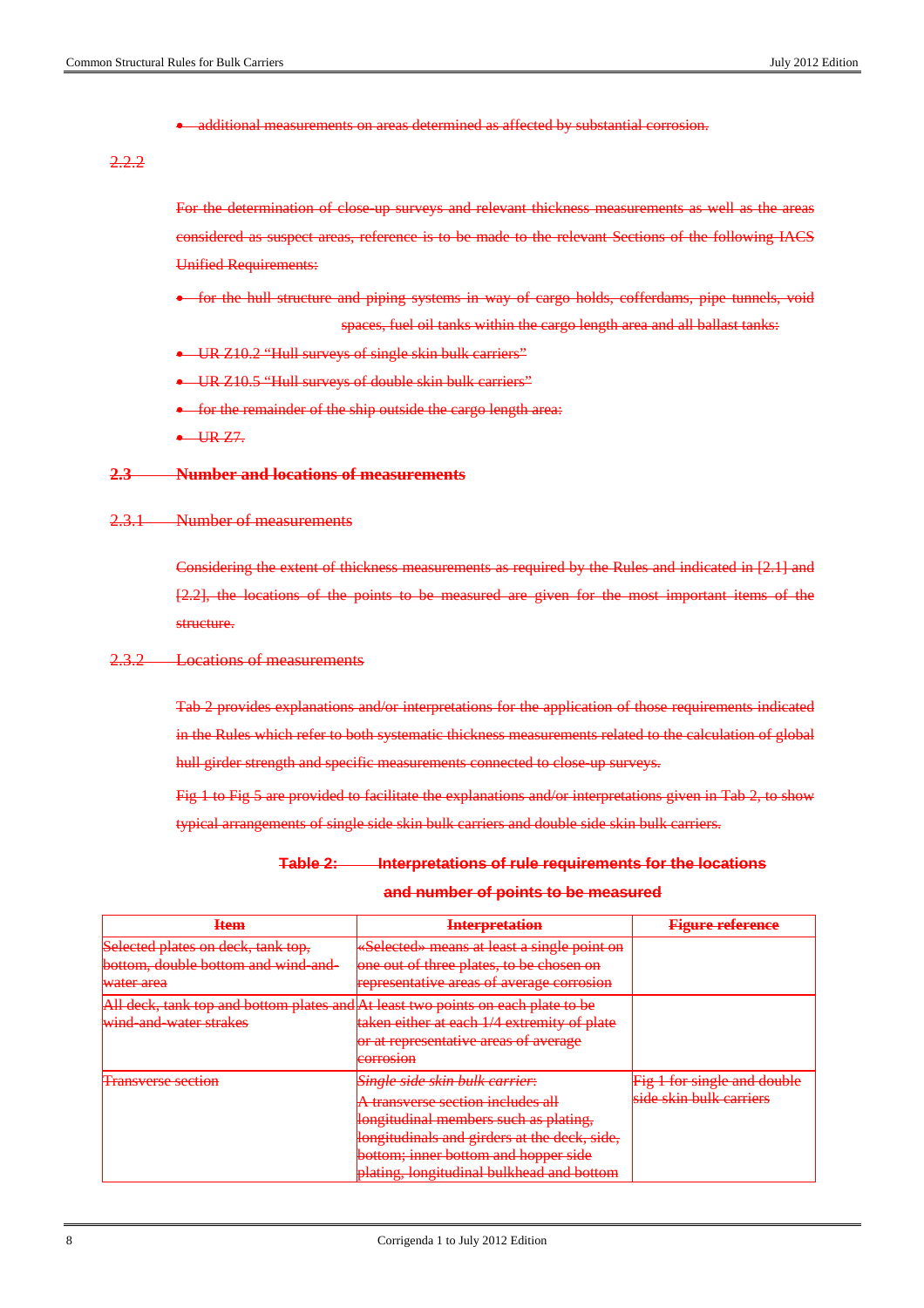| <b>Item</b>                                                                     | <b>Interpretation</b>                                                                   | <b>Figure reference</b>                                   |
|---------------------------------------------------------------------------------|-----------------------------------------------------------------------------------------|-----------------------------------------------------------|
|                                                                                 | plating in top wing tanks.                                                              |                                                           |
|                                                                                 |                                                                                         |                                                           |
|                                                                                 | Double side skin bulk carrier:                                                          |                                                           |
|                                                                                 | A transverse section includes all                                                       |                                                           |
|                                                                                 | longitudinal members such as plating,                                                   |                                                           |
|                                                                                 | longitudinals and girders at the deck, sides,                                           |                                                           |
|                                                                                 | bottom, inner bottom, hopper sides, inner                                               |                                                           |
|                                                                                 | sides and top wing inner sides.                                                         |                                                           |
| Cargo hold hatch covers and coamings                                            |                                                                                         | Fig. 2                                                    |
|                                                                                 | Selected internal structure such as floors The internal structural items to be measured |                                                           |
| and longitudinals, transverse frames,                                           | in each space internally surveyed are to be                                             |                                                           |
| web frames, deck beams, girders                                                 | at least 10% outside the cargo length area                                              |                                                           |
| <b>Transverse section of deck plating</b>                                       | Two single points on each deck plate (to be                                             |                                                           |
| outside line of cargo hatch openings                                            | taken either at each 1/4 extremity of plate                                             |                                                           |
|                                                                                 | or at representative areas of average                                                   |                                                           |
|                                                                                 | corrosion) between the ship sides and hatch                                             |                                                           |
|                                                                                 | coamings in the transverse section<br>eoncerned                                         |                                                           |
| Selected areas of all deck plating inside                                       |                                                                                         | Extent of areas is shown in                               |
| line of hatch openings                                                          | «Selected» means at least a single point on<br>one out of three plates, to be chosen on | UR Z10.2 for single side                                  |
|                                                                                 | representative areas of average corrosion                                               | skin bulk carriers and UR                                 |
|                                                                                 | «All deck plating» means at least two                                                   | Z10.5 for double side skin                                |
|                                                                                 | points on each plate to be taken either at                                              | bulk carriers                                             |
|                                                                                 | each 1/4 extremity of plate or at                                                       |                                                           |
|                                                                                 | representative areas of average corrosion                                               |                                                           |
| Selected side shell frames in cargo holds 25% of frames: one out of four frames |                                                                                         | <b>Extent of areas is shown in</b>                        |
| for single side skin bulk carriers                                              | should preferably be chosen throughout the                                              | UR Z10.2 for single side                                  |
|                                                                                 | eargo hold length on each side                                                          | skin bulk carriers.                                       |
|                                                                                 | «Selected frames» means at least 3 frames                                               | Locations of points are given                             |
|                                                                                 | on each side of cargo holds                                                             | in Fig 3 for single side skin                             |
|                                                                                 |                                                                                         | bulk carriers                                             |
| Transverse frame in double skin tank                                            |                                                                                         | Fig. 1                                                    |
|                                                                                 |                                                                                         |                                                           |
| Transverse bulkheads in cargo holds                                             | Includes bulkhead plating, stiffeners and                                               | <b>Areas of measurements are</b>                          |
|                                                                                 | girders, including internal structure of                                                | shown in UR Z10.2 for                                     |
|                                                                                 | upper and lower stools, where fitted.                                                   | single side skin bulk carriers                            |
|                                                                                 | Two selected bulkheads: one is to be the                                                | and UR Z10.5 for double                                   |
|                                                                                 | bulkhead between the two foremost cargo                                                 | side skin bulk carriers.                                  |
|                                                                                 | holds and the second may be chosen in                                                   | Locations of points are given                             |
|                                                                                 | other positions                                                                         | $\frac{1}{2}$ in Fig 4.                                   |
| One transverse bulkhead in each cargo                                           | This means that the close-up survey and                                                 | Areas of measurements are                                 |
| hold                                                                            | related thickness measurements are to be                                                | shown in UR Z10.2 for                                     |
|                                                                                 | performed on one side of the bulkhead; the<br>side is to be chosen based on the outcome | single side skin bulk carriers<br>and UR Z10.5 for double |
|                                                                                 | of the overall survey of both sides. In the                                             | side skin bulk carriers.                                  |
|                                                                                 | event of doubt, the Surveyor may also                                                   | Locations of points are given                             |
|                                                                                 | require (possibly partial) close up survey                                              | $\frac{1}{2}$ in Fig 4.                                   |
|                                                                                 | on the other side                                                                       |                                                           |
| <b>Transverse bulkheads in one</b>                                              | The ballast tank is to be chosen based on                                               | Locations of points are given                             |
| topside/side ballast tank                                                       | the history of ballasting among those prone                                             | $\frac{1}{2}$ in Fig. 5                                   |
|                                                                                 | to have the most severe conditions                                                      |                                                           |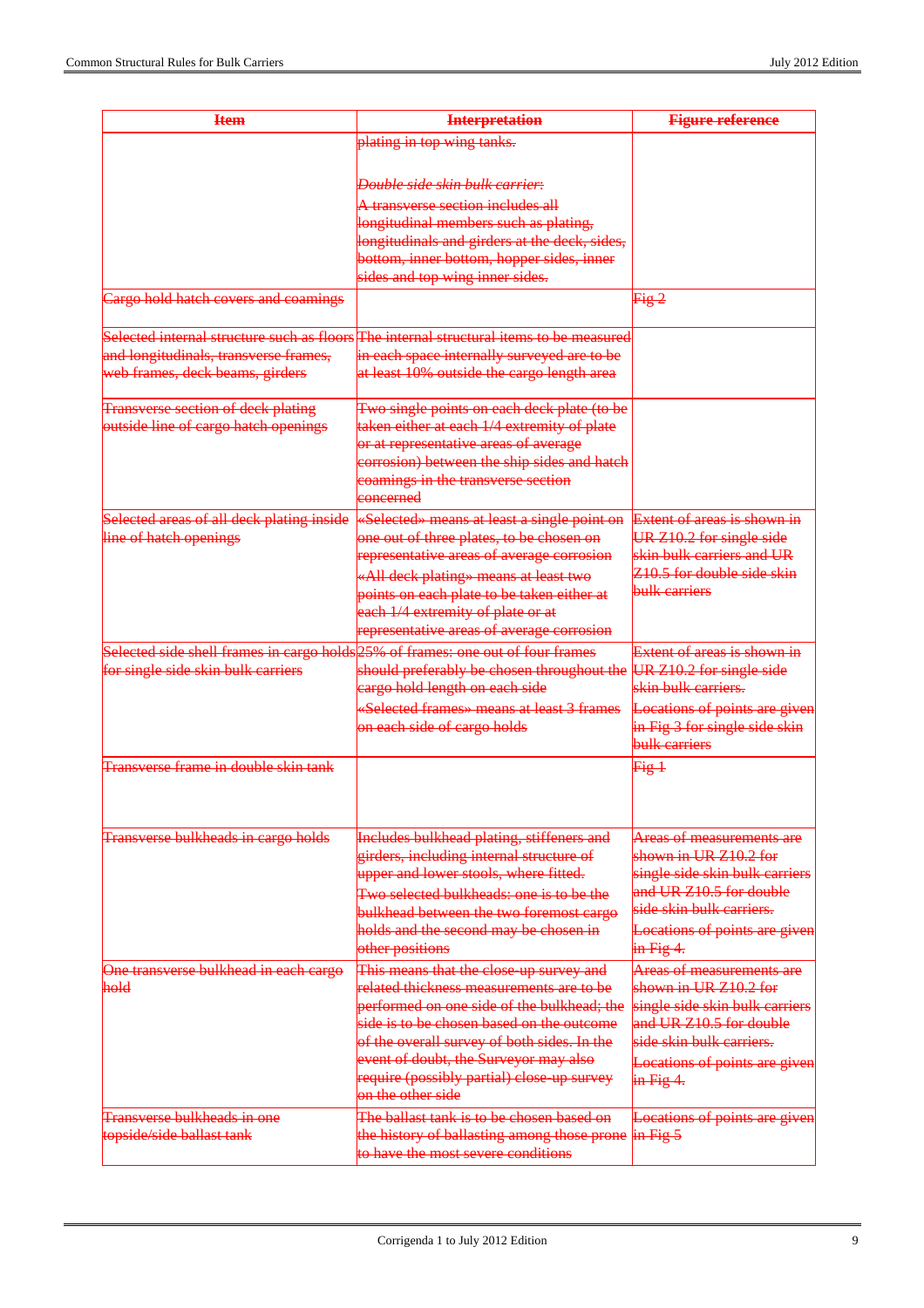| <b>Item</b>                             | <b>Interpretation</b>                                                                                                                                                             | <b>Figure reference</b>                                                                                                                                                                    |
|-----------------------------------------|-----------------------------------------------------------------------------------------------------------------------------------------------------------------------------------|--------------------------------------------------------------------------------------------------------------------------------------------------------------------------------------------|
| <b>Transverse webs in ballast tanks</b> | One of the representative tanks of each type Extent of areas is shown in<br>(i.e. topside or hopper or side tank) is to be UR Z10.2 for single side<br>chosen in the forward part | obin bulk carriers and in IID<br>Z <sub>10.5</sub> for double side skin<br>$\mathbf{h}$ ulk carriers<br><b>Uttil Valletter</b><br>Locations of points are given<br>$\frac{1}{2}$ in Fig 3. |



**Figure 1: Transverse section of bulk carrier**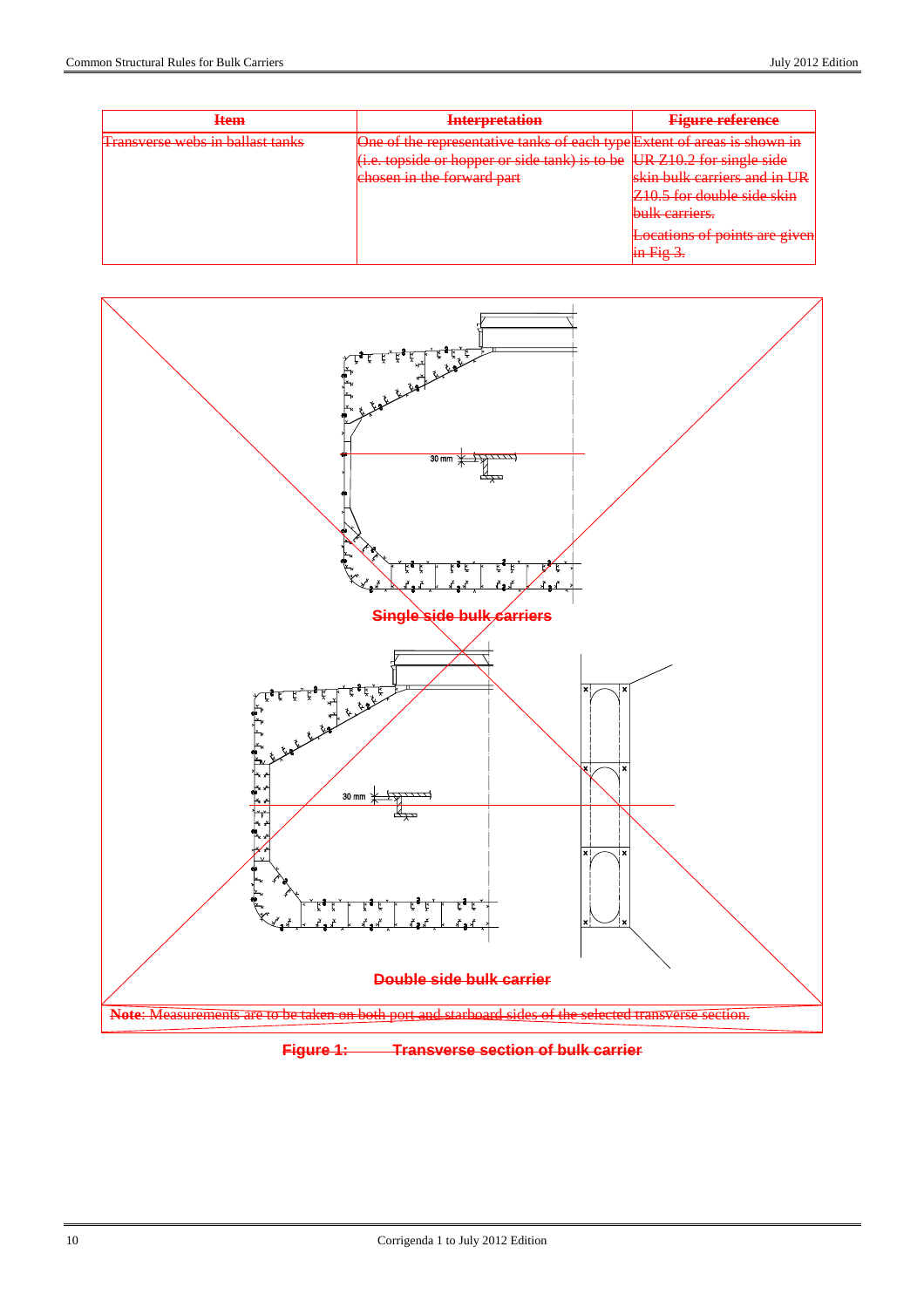

**Figure 2: Locations of measurements on hatch covers and coamings**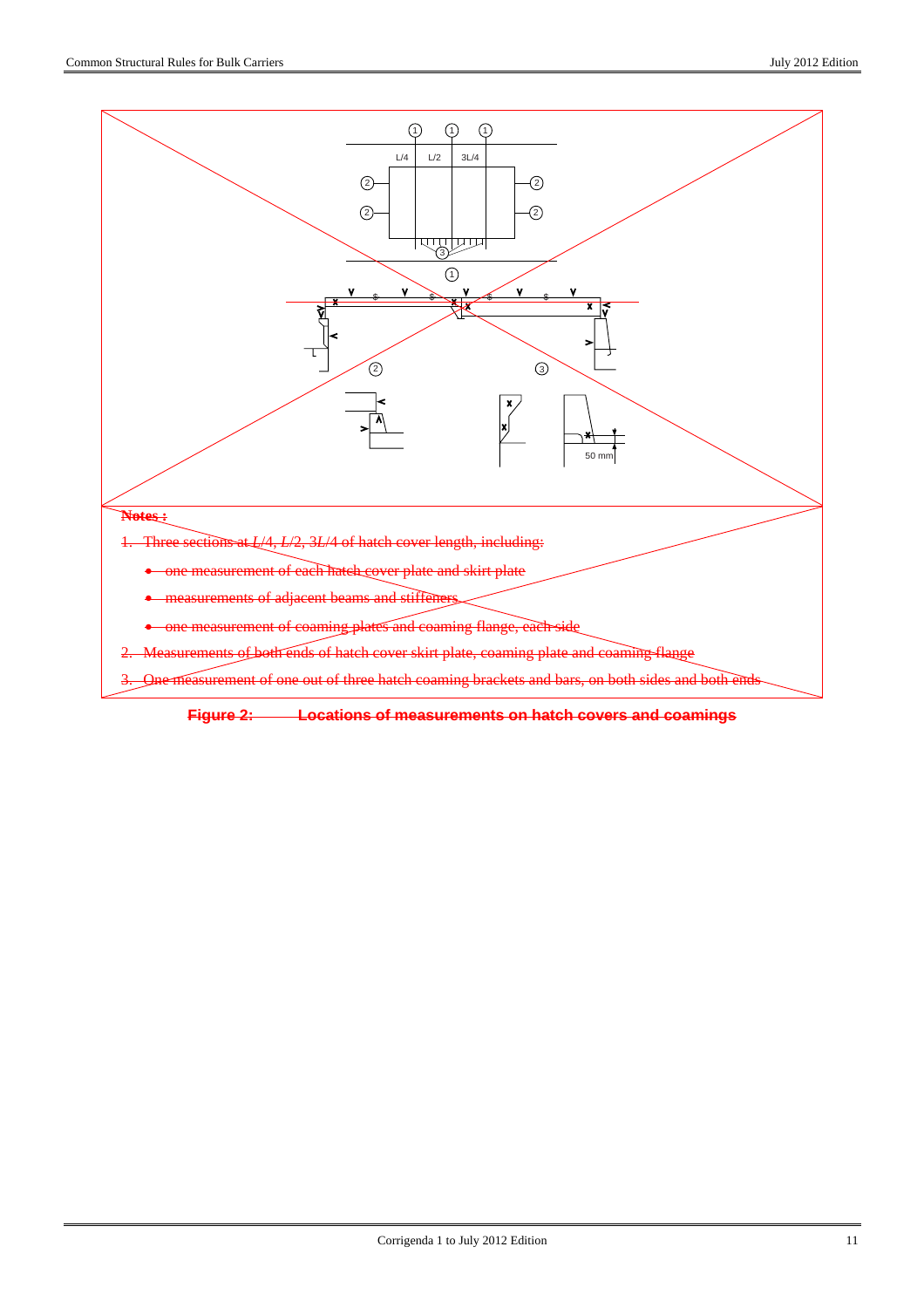



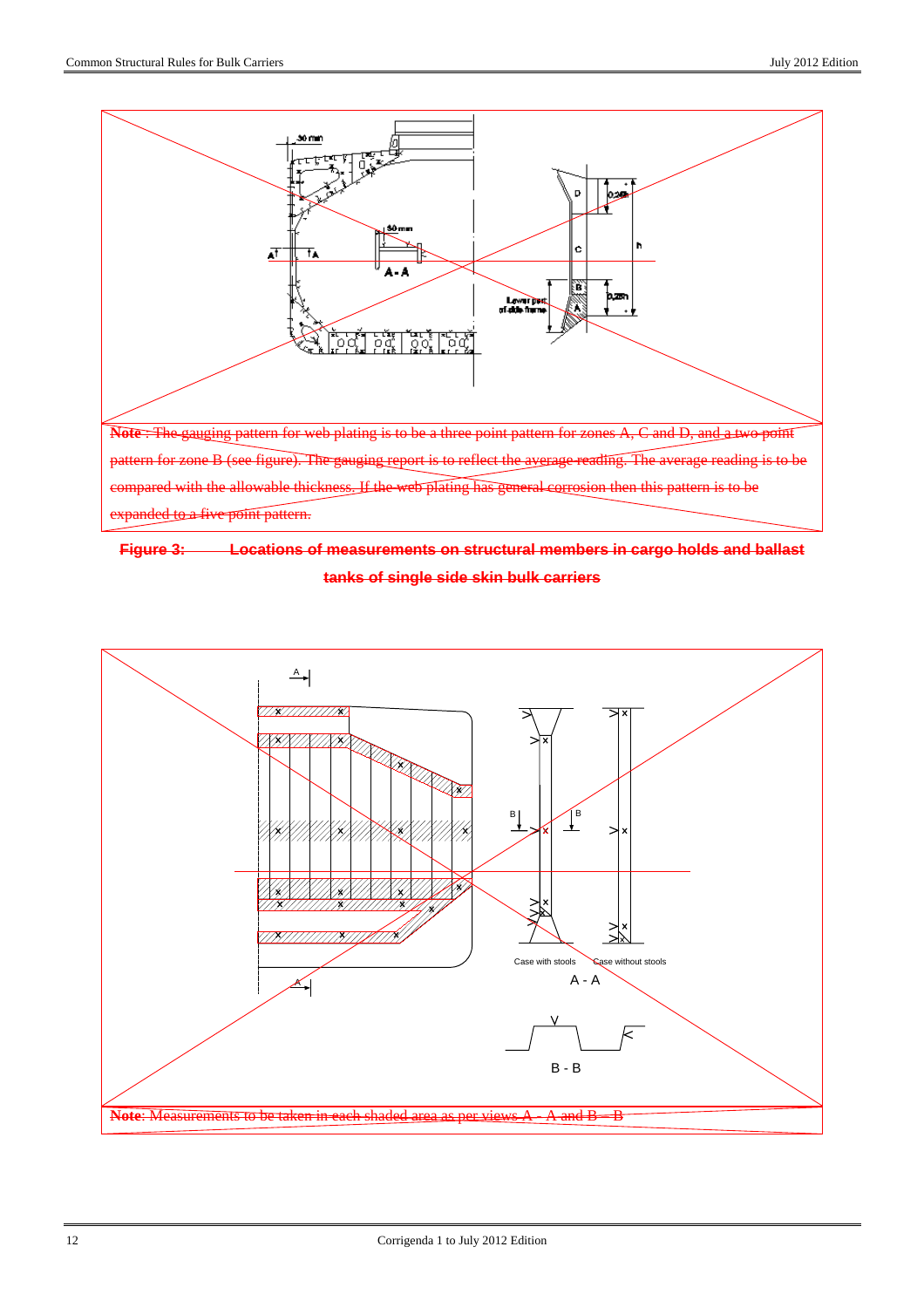

#### **Figure 4: Locations of measurements on cargo hold transverse bulkheads**



## **3. Acceptance Criteria**

**3.1 Definitions**

## 3.1.1 Deck zone

The deck zone includes all the following items contributing to the hull girder strength above the horizontal strake of the topside tank or above the level corresponding to 0.9D above the base line if there is no topside tank:

- *strength deck plating*
- deck stringer
- sheer strake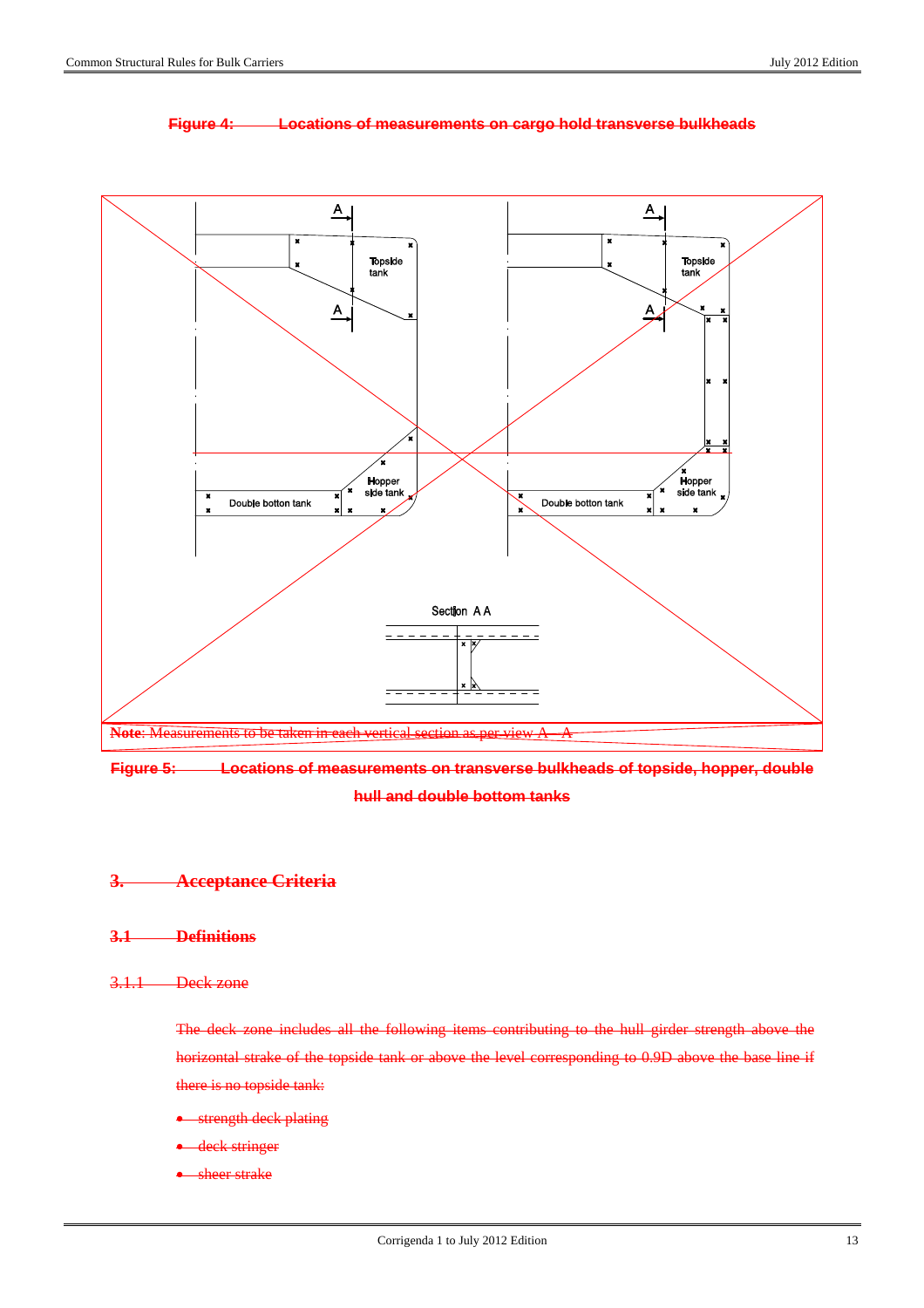- side shell plating
- top side tank sloped plating, including horizontal and vertical strakes
- longitudinal stiffeners connected to the above mentioned platings.

#### 3.1.2 Bottom zone

The bottom zone includes the following items contributing to the hull girder strength up to the upper

level of the hopper sloping plating or up to the inner bottom plating if there is no hopper tank:

- keel plate
- bottom plating
- bilge plate
- bottom girders
- inner bottom plating
- hopper tank sloping plating
- side shell plating
- longitudinal stiffeners connected to the above mentioned platings.

#### 3.1.3 Neutral axis zone

The neutral axis zone includes the plating only of the items between the deck zone and the bottom zone, as for example:

- side shell plating
- inner hull plating, if any

#### **3.2 Local strength criteria**

#### 3.2.1 Items for the local strength criteria

The items to be considered for the local strength criteria are those of the deck zone, the bottom zone and the neutral axis zone, as defined in [0], and the additional following items:

- hatch coaming plating
- hatch coaming brackets
- hatch cover top plating
- hatch cover skirt plating
- hatch cover stiffeners
- transverse bulkheads plating
- **•** transverse bulkheads stiffener web
- transverse bulkheads stiffener flange
- side shell frames web
- side shell frames flange
- side shell frames brackets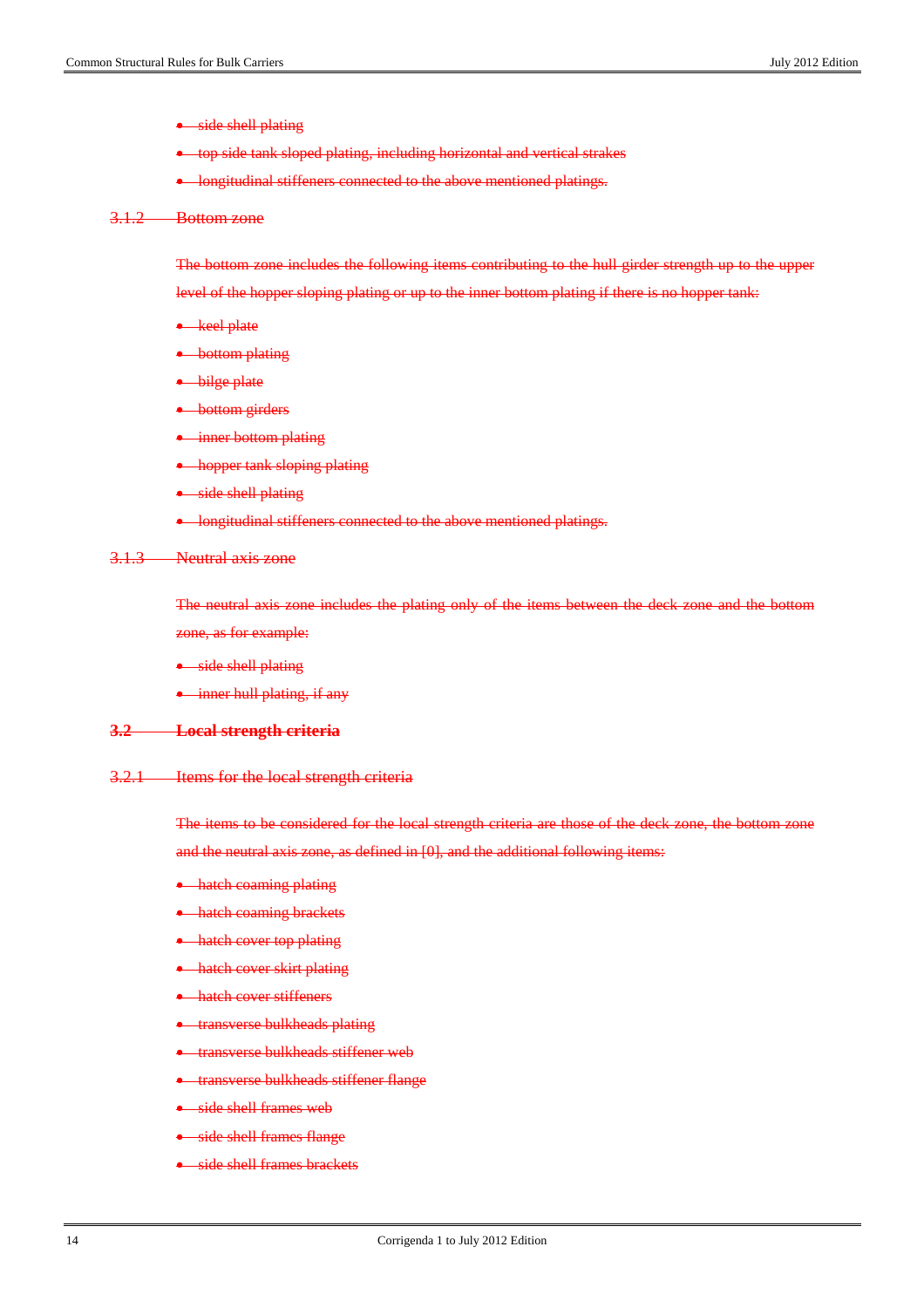- web of topside and hopper tank web frames
- flange of topside and hopper tank web frames
- floors plating and stiffeners
- forward and aft peak bulkheads plating
- forward and aft peak bulkheads stiffener web
- forward and aft peak bulkheads stiffener flange
- stringers and girders.
- 3.2.2 Renewal thickness for corrosion other than local corrosion

For each item, steel renewal is required when the gauged thickness  $t_{\text{current}}$  is less than the renewal thickness, as specified in the following formula:

*tgauged < trenewal,*

Where the gauged thickness  $t_{caused}$  is such as:

*trenewal < tgauged < trenewal + treserve*

coating applied in accordance with the coating manufacturer's requirements or annual gauging may be adopted as an alternative to the steel renewal. The coating is to be maintained in good condition.

#### 3.2.3 Renewal thickness for local corrosion

If pitting intensity in an area where coating is required, according to Ch 3, Sec 5, is higher than 15% (see Fig 6), thickness measurements are to be performed to check the extent of pitting corrosion. The 15% is based on pitting or grooving on only one side of a plate.

In cases where pitting is exceeding 15%, as defined above, an area of 300 mm or more, at the most pitted part of the plate, is to be cleaned to bare metal and the thickness is to be measured in way of the five deepest pits within the cleaned area. The least thickness measured in way of any of these pits is to be taken as the thickness to be recorded.

The minimum remaining thickness in pits, grooves or other local areas as defined in Ch 13, Sec1, [1.2.1] is to be greater than:

- 75% of the as-built thickness, in the frame and end brackets webs and flanges
- 70% of the as-built thickness, in the side shell, hopper tank and topside tank plating attached to the each side frame, over a width up to 30 mm from each side of it,

without being greater than  $t_{renewal}$ .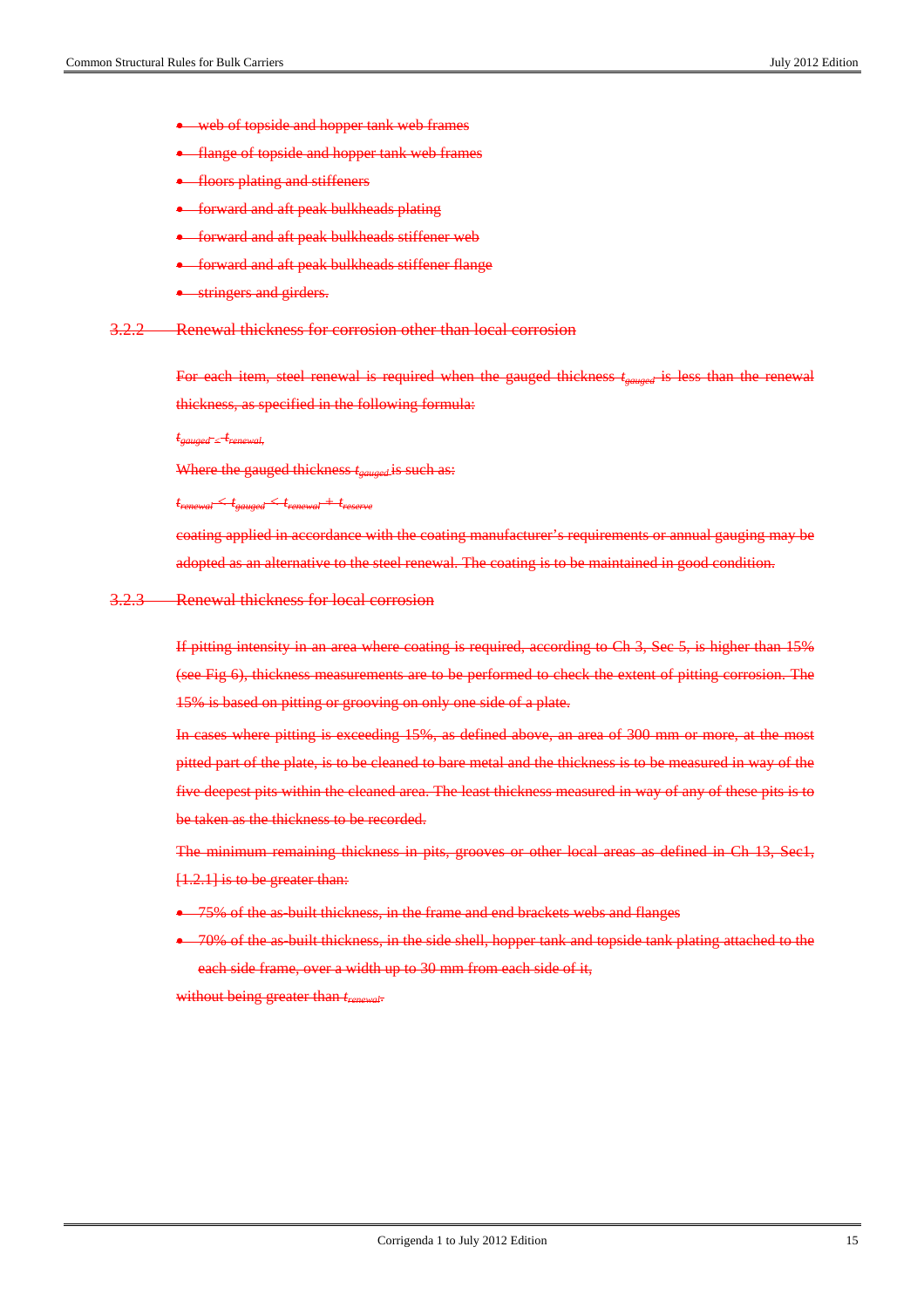

#### **Figure 6: Pitting intensity diagrams (from 5% to 25% intensity)**

#### **3.3 Global strength criteria**

#### 3.3.1 Items for the global strength criteria

The items to be considered for the global strength criteria are those of the deck zone, the bottom zone and the neutral axis zone, as defined in [0].

#### 3.3.2 Renewal thickness

The global strength criteria is defined by the assessment of the bottom zone, deck zone and neutral axis zone, as detailed below.

#### a) bottom zone and deck zone:

The current hull girder section modulus determined with the thickness measurements is not to be less than 90% of the section modulus calculated according to Ch 5, Sec 1 with the gross offered thicknesses.

Alternatively, the current sectional areas of the bottom zone and of the deck zone which are the sum of the gauged items area of the considered zones, are not to be less than 90% of the sectional area of the corresponding zones determined with the gross offered thicknesses.

b) neutral axis zone: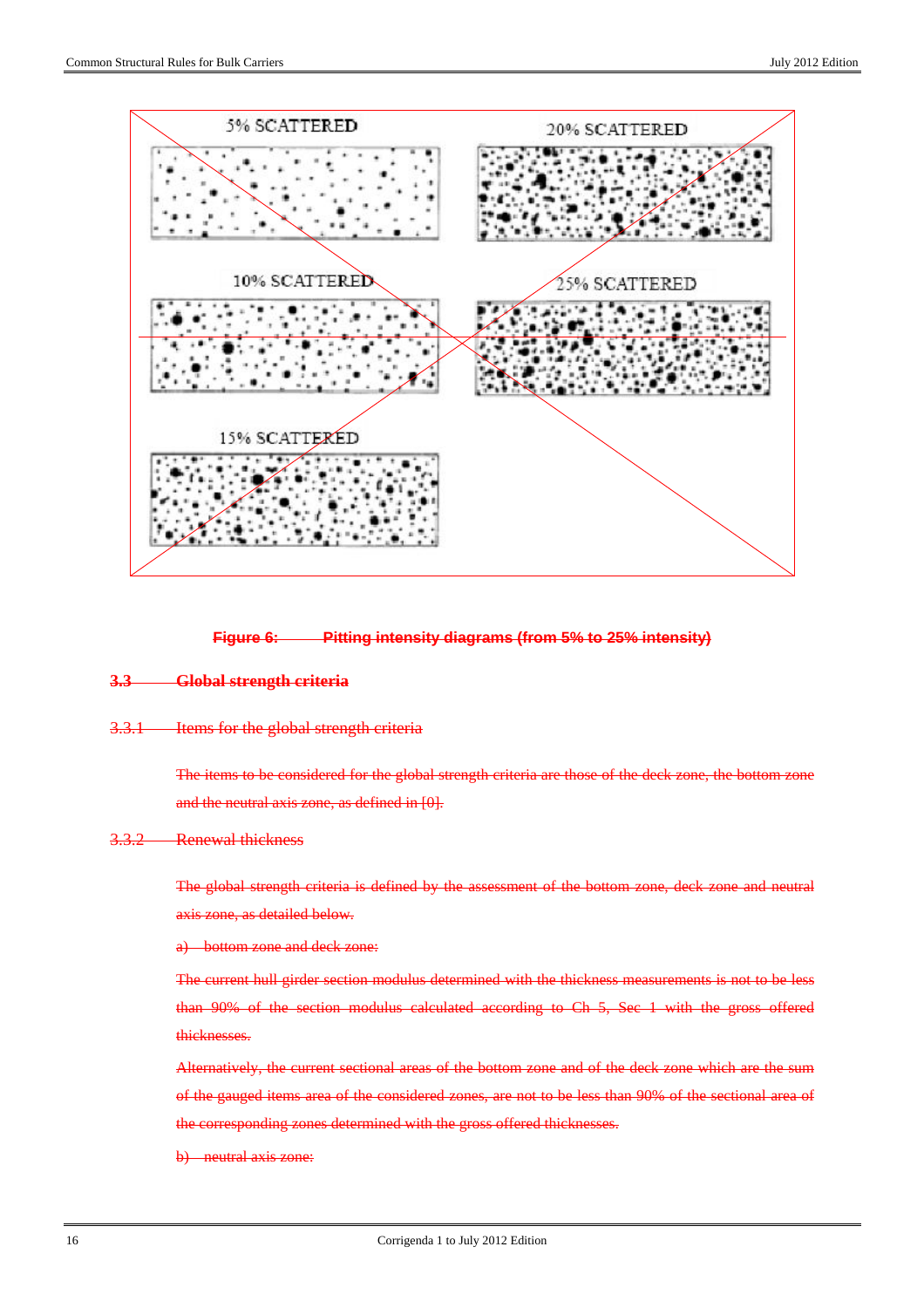The current sectional area of the neutral axis zone, which is the sum of the gauged platings area of this zone, is not to be less than 85% of the gross offered sectional area of the neutral axis zone.

If the actual wastage of all items, of a given transverse section, which contribute to the hull girder strength is less than 10% for the deck and bottom zones and 15% for the neutral axis zone, the global strength criteria of this transverse section is automatically satisfied and its checking is no more required.

*PH11007*

*The following section and its content are added (in addition, references are updated):* 

## **Section 2 Acceptance criteria**

## **Symbols**

For symbols not defined in this Section, refer to Ch 1, Sec 4.

| $t_{renewal}$                   |    | Renewal thickness; Minimum allowable thickness, in mm, below which renewal                       |
|---------------------------------|----|--------------------------------------------------------------------------------------------------|
|                                 |    | of structural members is to be carried out                                                       |
|                                 |    | $t_{renewal} = t_{as\_built} - t_C - t_{volumtary\_addition}$                                    |
| $t_{reserve}$                   | ÷  | Reserve thickness; Thickness, in mm, to account for anticipated thickness                        |
|                                 |    | diminution that may occur during a survey interval of 2.5 year. $(t_{reserve} = 0.5 \text{ mm})$ |
| $t_C$                           | ÷. | Corrosion addition, in mm, defined in Ch 3, Sec3                                                 |
| $t_{as\ built}$                 | ÷  | As built thickness, in mm, including t <sub>voluntary</sub> <sub>addition</sub> , if any         |
| $t_{\text{volumtary}}$ addition | ÷  | Voluntary thickness addition; Thickness, in mm, voluntarily added as the                         |
|                                 |    | Owner's extra margin for corrosion wastage in addition to $t_c$                                  |
| $t_{gauged}$                    | ÷. | Gauged thickness, in mm, on one item, i.e average thickness on one item using                    |
|                                 |    | the various measurements taken on this same item during periodical ship's in                     |
|                                 |    | service surveys.                                                                                 |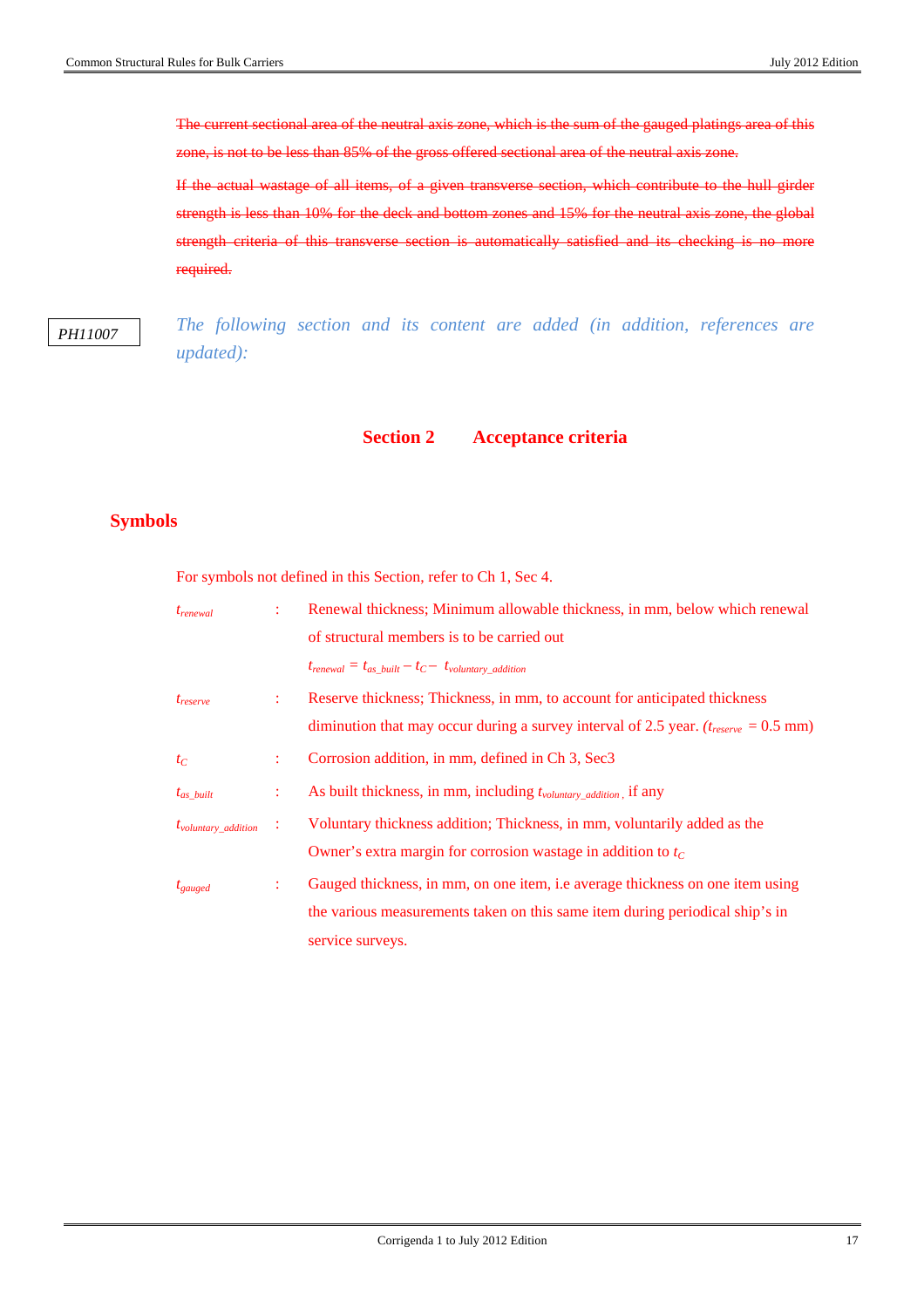## **1. Local strength criteria**

#### **1.1 Application**

#### 1.1.1

The items to be considered for the local strength criteria are those defined in UR Z10.2 for single side skin bulk carriers and UR Z10.5 for double side skin bulk carriers.

## **1.2 Renewal thickness for corrosion other than local corrosion**

## 1.2.1

For each item, steel renewal is required when the gauged thickness  $t_{gauge}$  is less than the renewal thickness, as specified in the following formula:

*tgauged < trenewal,* 

Where the gauged thickness  $t_{educed}$  is such as:

*trenewal < tgauged < (trenewal + treserve*)

coating applied in accordance with the coating manufacturer's requirements or annual gauging may be adopted as an alternative to the steel renewal. The coating is to be maintained in good condition.

### **1.3 Renewal thickness for local corrosion**

1.3.1

If pitting intensity in an area where coating is required, according to Ch 3, Sec 5, is higher than 15% (see Fig 1), thickness measurements are to be performed to check the extent of pitting corrosion. The 15% is based on pitting or grooving on only one side of a plate.

In cases where pitting is exceeding 15%, as defined above, an area of 300 mm or more, at the most pitted part of the plate, is to be cleaned to bare metal and the thickness is to be measured in way of the five deepest pits within the cleaned area. The least thickness measured in way of any of these pits is to be taken as the thickness to be recorded.

The minimum remaining thickness in pits, grooves or other local areas as defined in Ch 13, Sec 1, [1.2.1] is to be greater than:

- 75% of the as-built thickness, in the frame and end brackets webs and flanges
- 70% of the as-built thickness, in the side shell, hopper tank and topside tank plating attached to the each side frame, over a width up to 30 mm from each side of it,

without being greater than *trenewal*.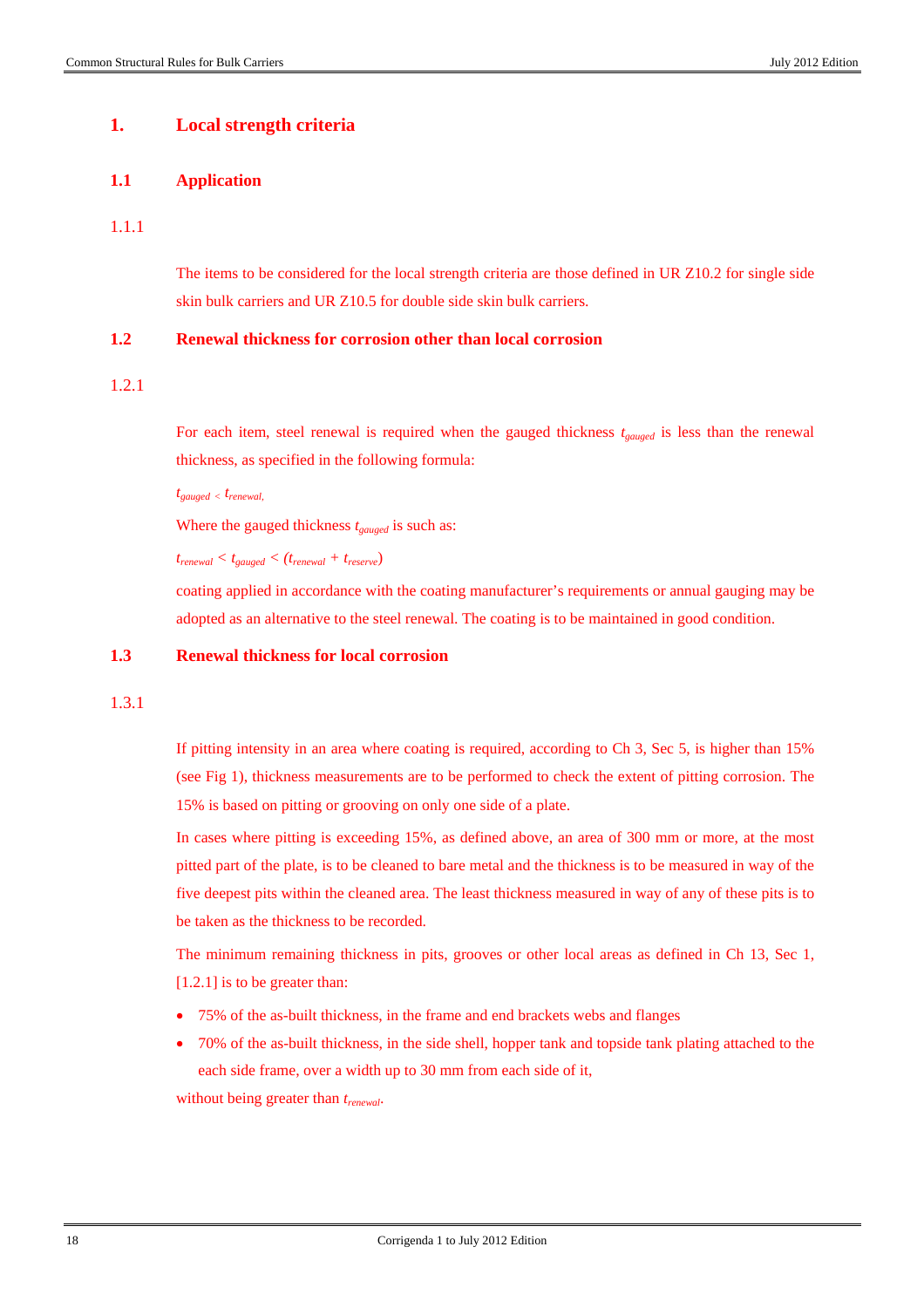



## **1.4 Global strength criteria**

1.4.1 Items for the global strength criteria

The items to be considered for the global strength criteria are those of the deck zone, the bottom zone and the neutral axis zone, as defined in Ch 13, Sec 1, [1.2].

### 1.4.2 Renewal thickness

The global strength criteria is defined by the assessment of the bottom zone, deck zone and neutral axis zone, as detailed below.

a) bottom zone and deck zone:

The current hull girder section modulus determined with the thickness measurements is not to be less than 90% of the section modulus calculated according to Ch 5, Sec 1 with the gross offered thicknesses.

Alternatively, the current sectional areas of the bottom zone and of the deck zone which are the sum of the gauged items area of the considered zones, are not to be less than 90% of the sectional area of the corresponding zones determined with the gross offered thicknesses.

b) neutral axis zone:

The current sectional area of the neutral axis zone, which is the sum of the gauged platings area of this zone, is not to be less than 85% of the gross offered sectional area of the neutral axis zone.